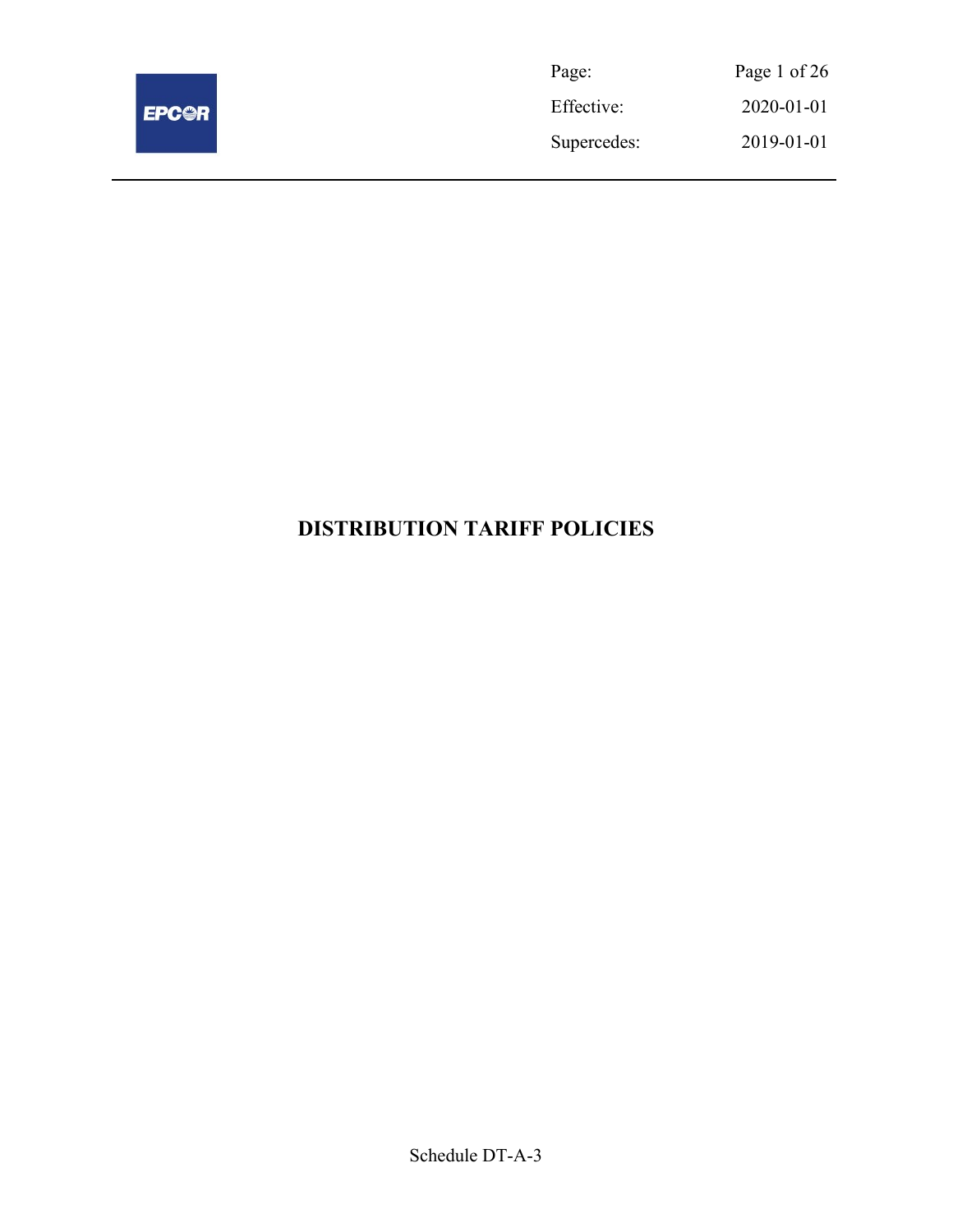|              | Page:       | Page 2 of 26 |
|--------------|-------------|--------------|
| <b>EPC@R</b> | Effective:  | 2020-01-01   |
|              | Supercedes: | 2019-01-01   |

# TABLE OF CONTENTS

| <b>SCHEDULE A: - DISTRIBUTION ACCESS SERVICE TARIFF TREATMENT OF</b>     |  |
|--------------------------------------------------------------------------|--|
|                                                                          |  |
| <b>SCHEDULE B: - TRANSMISSION ACCESS TARIFF TREATMENT OF STANDBY</b>     |  |
|                                                                          |  |
| <b>SCHEDULE C: - APPLICABILITY OF EXISTING SITE DEMAND RATCHETS TO</b>   |  |
|                                                                          |  |
| SCHEDULE D: - TOTALIZATION OF TRANSMISSION DEMAND POLICY 17              |  |
|                                                                          |  |
| <b>SCHEDULE F: - ALLOCATION OF SHARED FEEDER COSTS FOR SITE SPECIFIC</b> |  |
|                                                                          |  |
| SCHEDULE G: - REQUEST UNDER SECTION 101(2) OF THE ACT POLICY 25          |  |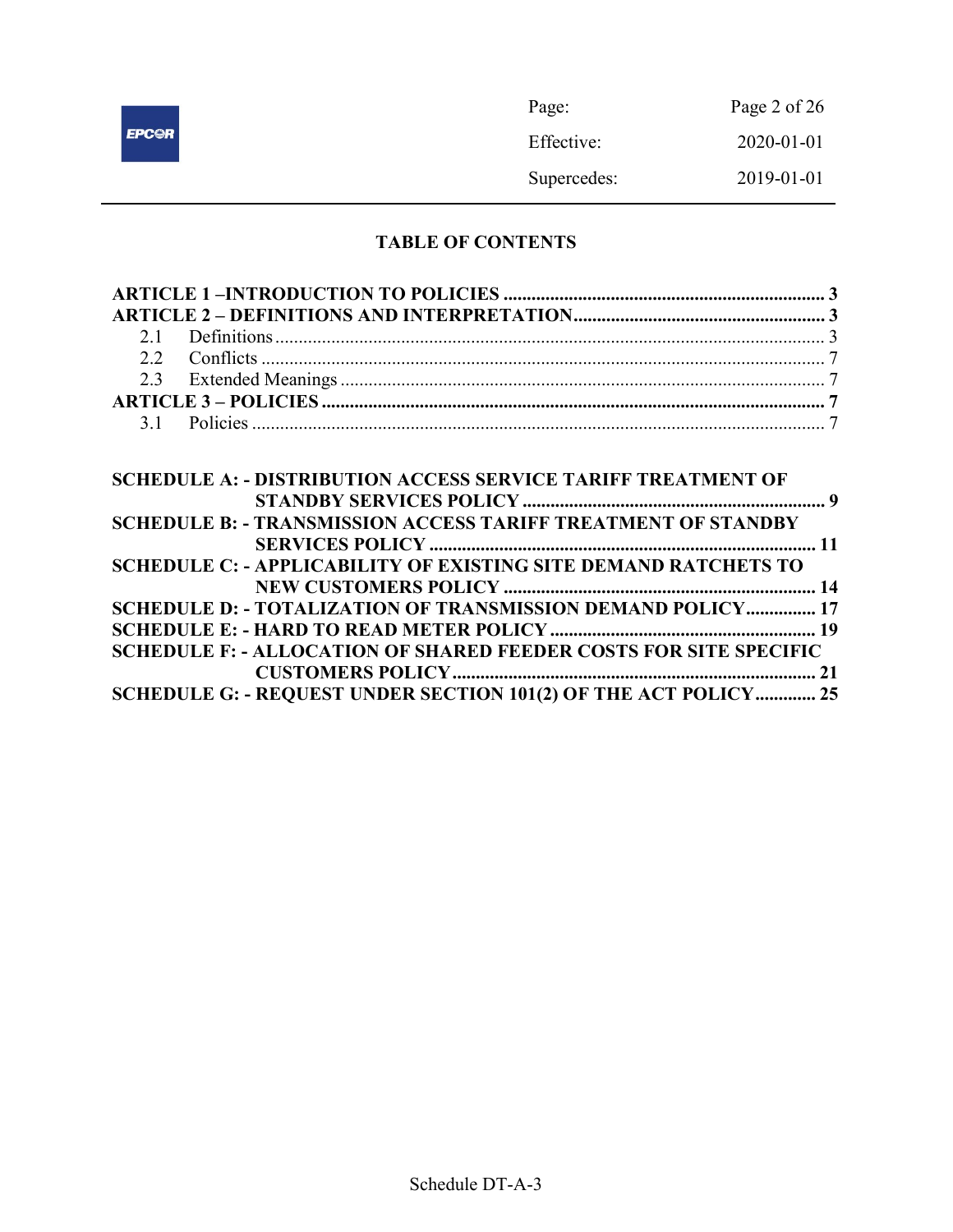|              | Page:       | Page 3 of 26 |
|--------------|-------------|--------------|
| <b>EPC@R</b> | Effective:  | 2020-01-01   |
|              | Supercedes: | 2019-01-01   |

# ARTICLE 1 –INTRODUCTION TO POLICIES

These Policies, as approved by the Alberta Utilities Commission (the "Commission"), form part of the Distribution Tariff of EPCOR Distribution & Transmission Inc. ("EDTI") and are established pursuant to section 102 of the Electric Utilities Act 2003, c. E-5.1. The Distribution Tariff is available for public inspection during normal business hours at the business offices of EDTI and can be accessed on EDTI's web site at:

http://www.epcor.com/products-services/Pages/default.aspx

These Policies apply, as applicable, to the implementation of the Rate Schedules, the Terms and Conditions for Distribution Service Connections and the Terms and Conditions for Distribution Access Service.

The service provided by EDTI under the Distribution Tariff is regulated by the Board and parties having any inquiries or complaints regarding these Polices may direct such inquiries or complaints directly to EDTI or to the Commission.

No agreement can provide for the waiver or alteration of any part of these Policies unless such agreement is first filed with and approved by the Commission. Whenever the Commission approves an amendment to these Policies, such amendment, including its effective date, will be posted on EDTI's website at:

http://www.epcor.com/products-services/Pages/default.aspx

# ARTICLE 2 – DEFINITIONS AND INTERPRETATION

#### 2.1 Definitions

The following words and phrases, whenever used in these Policies, shall have the meanings set forth below:

"Act" means the *Electric Utilities Act*, S.A. 2003, c. E-5.1, as re-enacted, amended or replaced from time to time;

"Ancillary Services" has the meaning attributed to it in the Act;

"Board" or "EUB" means the Alberta Energy and Utilities Board established under the Alberta Energy and Utilities Board Act, R.S.A., 2000, c. A-17, as re-enacted, amended or replaced from time to time;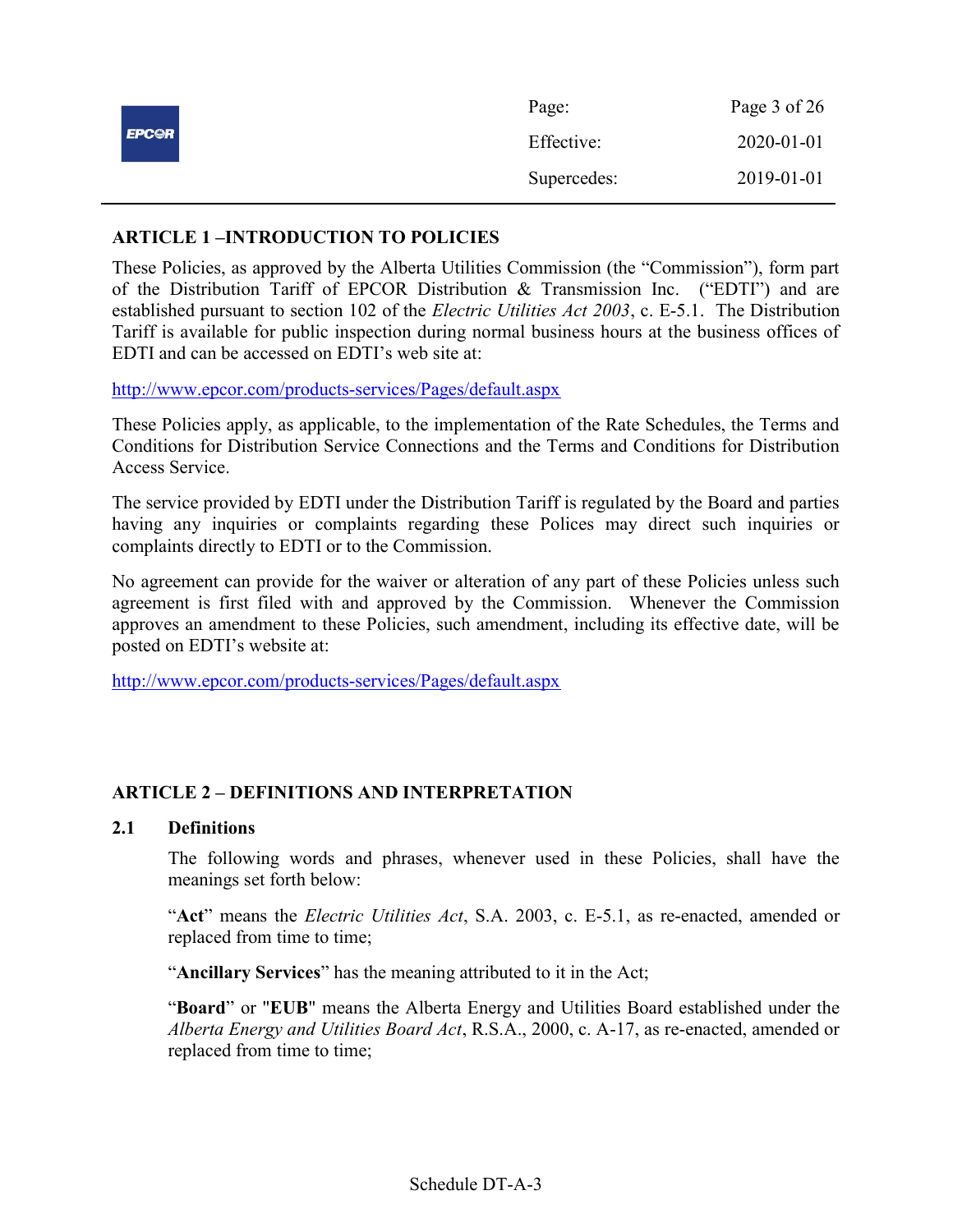|              | Page:       | Page 4 of 26 |
|--------------|-------------|--------------|
| <b>EPCOR</b> | Effective:  | 2020-01-01   |
|              | Supercedes: | 2019-01-01   |

"Business Day" means a business day is any day other than Saturday, Sunday or a holiday as defined in the *Interpretation Act*, R.S.A. 2000, c. I-8, as re-enacted, amended or replaced from time to time;

"Commercial Operation" means the date upon which a load or Generating Unit begins to operate on EDTI's distribution system in a manner which is acceptable to EDTI and which is expected to be normal for it to so operate, after Energization and Commissioning.

"Commission" or "AUC" means the Alberta Utilities Commission, formerly the Alberta Energy and Utilities Board, established under the Alberta Utilities Commission Act, R.S.A., 2007, c. A-37.2, as re-enacted, amended or replaced from time to time;

"Commissioning" means those limited activities (as approved in advance by EDTI and subject to written agreement) conducted after interconnection which are required to ensure that a facility can satisfactorily enter Commercial Operation and that a facility meets EDTI's requirements. Such written agreement will not extend beyond a three month period or a mutually agreed to commissioning period.

"Contracted Minimum Demand" means the minimum Demand in kW or kVA specified in the Electric Service Agreement;

"Customer" means a person purchasing electricity for that person's own use from a Retailer;

"De-energization" has the meaning attributed to it in the Settlement System Code and "De-energized" and "De-energize" have correlative meanings;

"Default Supplier" means a Retailer appointed by EDTI pursuant to section 3 of the RRR Regulation;

"Distribution Access Service" has the meaning given to it in the Act;

"Distribution Access Service Tariff" means DT - Schedule 1, entitled "Distribution Access Service Tariff" forming part of the Rate Schedules.

"Distribution Services Agreement" means an agreement between EDTI and a Retailer for the provision of the applicable Distribution Access Service;

"Distribution Tariff" means a distribution tariff prepared by EDTI and approved by the Commission in accordance with section 102 of the Act, which consists of the Rate Schedules, the Terms and Conditions for Distribution Access Service, the Terms and Conditions for Distribution Connection Services and these Policies;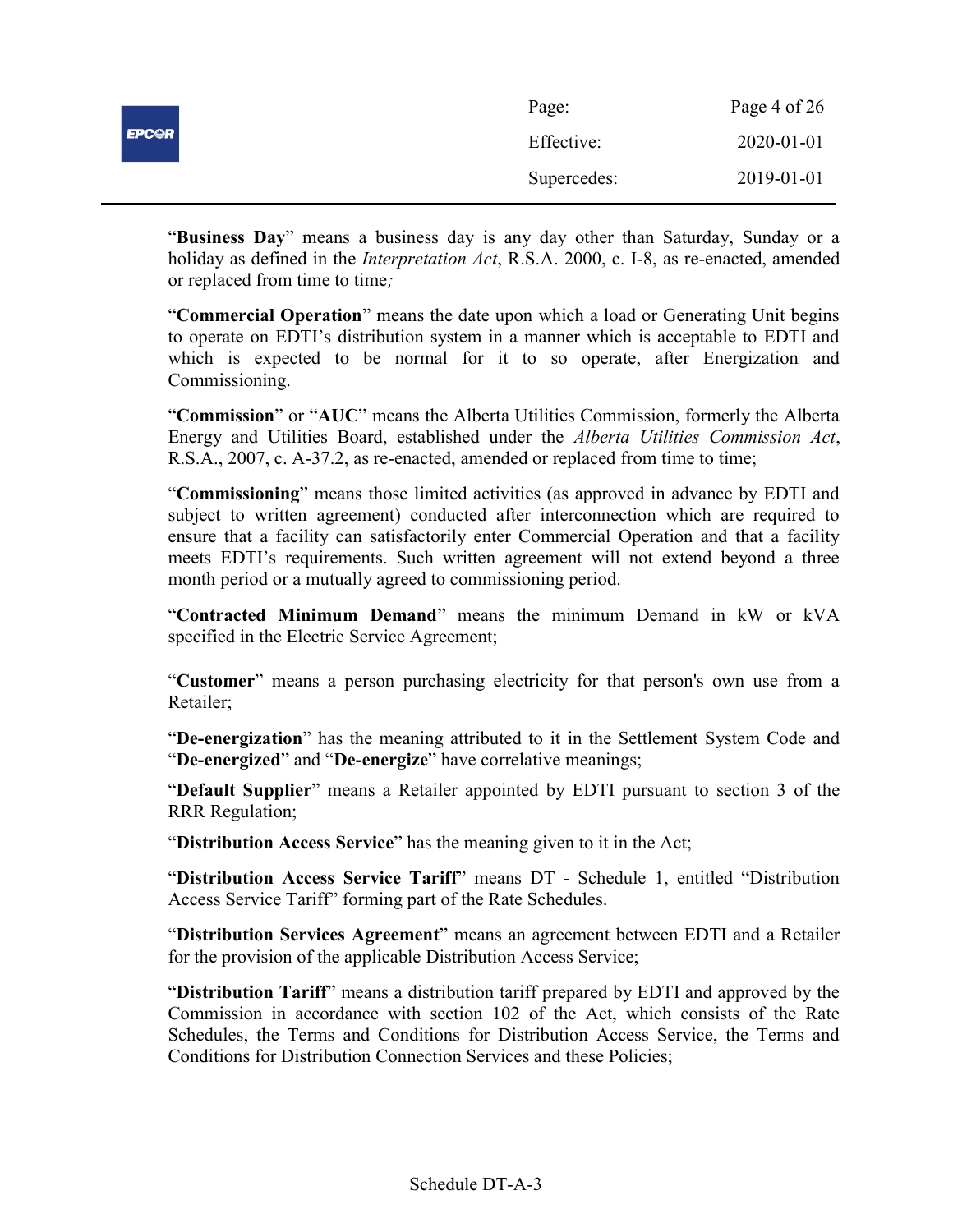|              | Page:       | Page 5 of 26 |
|--------------|-------------|--------------|
| <b>EPCOR</b> | Effective:  | 2020-01-01   |
|              | Supercedes: | 2019-01-01   |

"Distribution Tariff Services" means all services provided by EDTI under the Distribution Tariff;

"EDTI" or "EPCOR Distribution  $\&$  Transmission" means EPCOR Distribution  $\&$ Transmission Inc., and for certainty includes its predecessor in interest by amalgamation EPCOR Distribution Inc.;

"Electric Service Agreement" means an agreement between EDTI and a Customer for the provision of Distribution Access Service in relation to a Service Connection;

"Electricity Services" means the services associated with the provision of electricity to a person, including the exchange of electric energy, making financial arrangements to manage financial risk associated with the pool price, Distribution Access Service, system access service, ancillary services, billing, metering, performing load settlement and any other services specified in regulations made under the Act;

"Emergency" means, as declared by the ISO System Controller, either: any abnormal system condition which requires immediate manual or automatic action to prevent abnormal system frequency deviation, abnormal voltage levels, equipment damage, or tripping of system elements which might result in cascading effects; or a state in which the Interconnected Electric System lacks sufficient System Support Services.

"Energy" means electric energy (normally expressed in kiloWatt hours (kWh) or kilo watt(kW));

"Energization" has the meaning attributed to it in the Settlement System Code

"Facilities" means physical plant (including, without limitation, distribution lines, transformers, meters, equipment, machinery and other electrical apparatus) on EDTI's side of the Point of Service interconnection excluding transmission facilities;

"Final Settlement" means final settlement under the Settlement System Code;

"Force Majeure" means: acts of God; strikes; lockouts or other industrial disturbances; vandalism; wars; riots; epidemics; landslides; lightning; earthquakes; explosions; fires; storms; intervention of federal, provincial, or local government (or from any of their agencies or boards); the order or direction of any court; inability to obtain, interruption, suspension, curtailment or other diminution of, supply of materials, utilities, or services from any supplier (including, without limitation, transmission facility owners, System Support Service providers or the ISO) and any other causes, whether of the kind herein enumerated or otherwise, not within the control of EDTI and which by the exercise of due diligence EDTI is unable to prevent or overcome.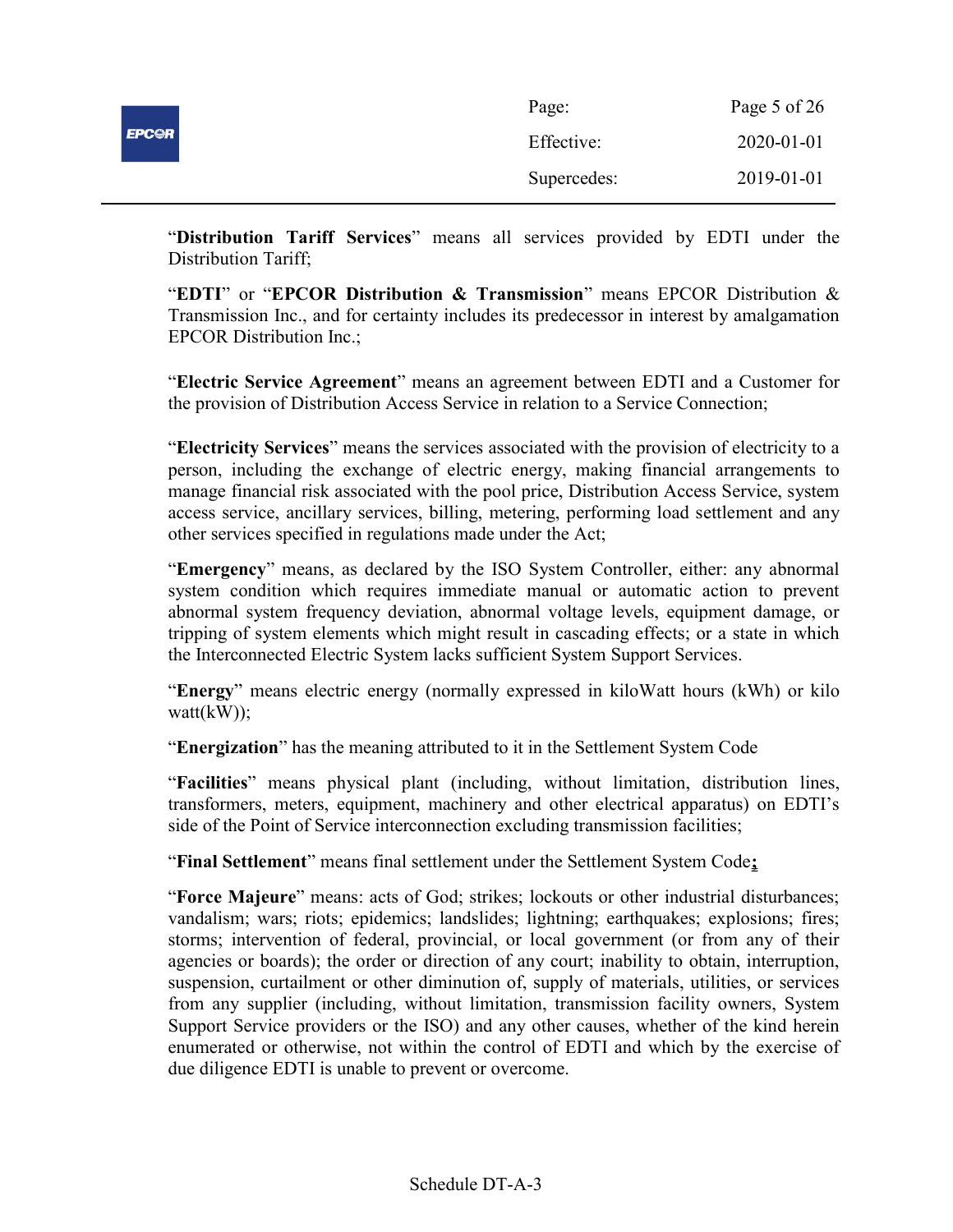|              | Page:       | Page 6 of 26 |
|--------------|-------------|--------------|
| <b>EPCOR</b> | Effective:  | 2020-01-01   |
|              | Supercedes: | 2019-01-01   |

"Independent System Operator" or "ISO" means the corporation established by section 7 of the Act;

"Interconnected Electric System" means all transmission facilities and electric distribution systems in Alberta that are interconnected;

"Load" means energy consumed by Customers together with allocated losses and unaccounted for energy;

"Load Settlement" means "load settlement" as defined in the Act;

"Minimum Charge" means the higher of the rate minimum and the rate applied to the Contracted Minimum Demand;

"MVA" means megavolt-ampere or megavolt-amperes;

"Point of Delivery" or "POD" means the point at which electrical energy is transferred from a transmission facility owner's Transmission Facility to a distribution system and where the electric energy so transferred is measured;

"Rate Schedules" means the Distribution Access Service Tariff and the Transmission System Access Service Tariff, which set out charges for Distribution Tariff Services;

"Regulated Rate Tariff" means a regulated rate tariff for the provision of Electricity Services to eligible customers prepared by EDTI, or a person with whom EDTI makes arrangements to do so, pursuant to section 102 of the Act;

"Regulations" means regulations made under the Act;

"Retailer" means a person who sells or provides Electricity Services directly to Customers and carries out the functions and duties of a "retailer" under the Act, and includes a Default Supplier, the person with whom EDTI has made arrangements to provide the Regulated Rate Tariff to eligible customers, and Self-Retailers;

"Self-Retailer" means a person carrying out Retailer functions to obtain electricity services solely for its own use;

"Service Connection" means the Facilities required to physically connect the Customer's facilities to EDTI's electric distribution system to permit the Customer to obtain Distribution Access Service;

"Settlement System Code" means the rules respecting Load Settlement approved by the AUC and set out in Rule 021;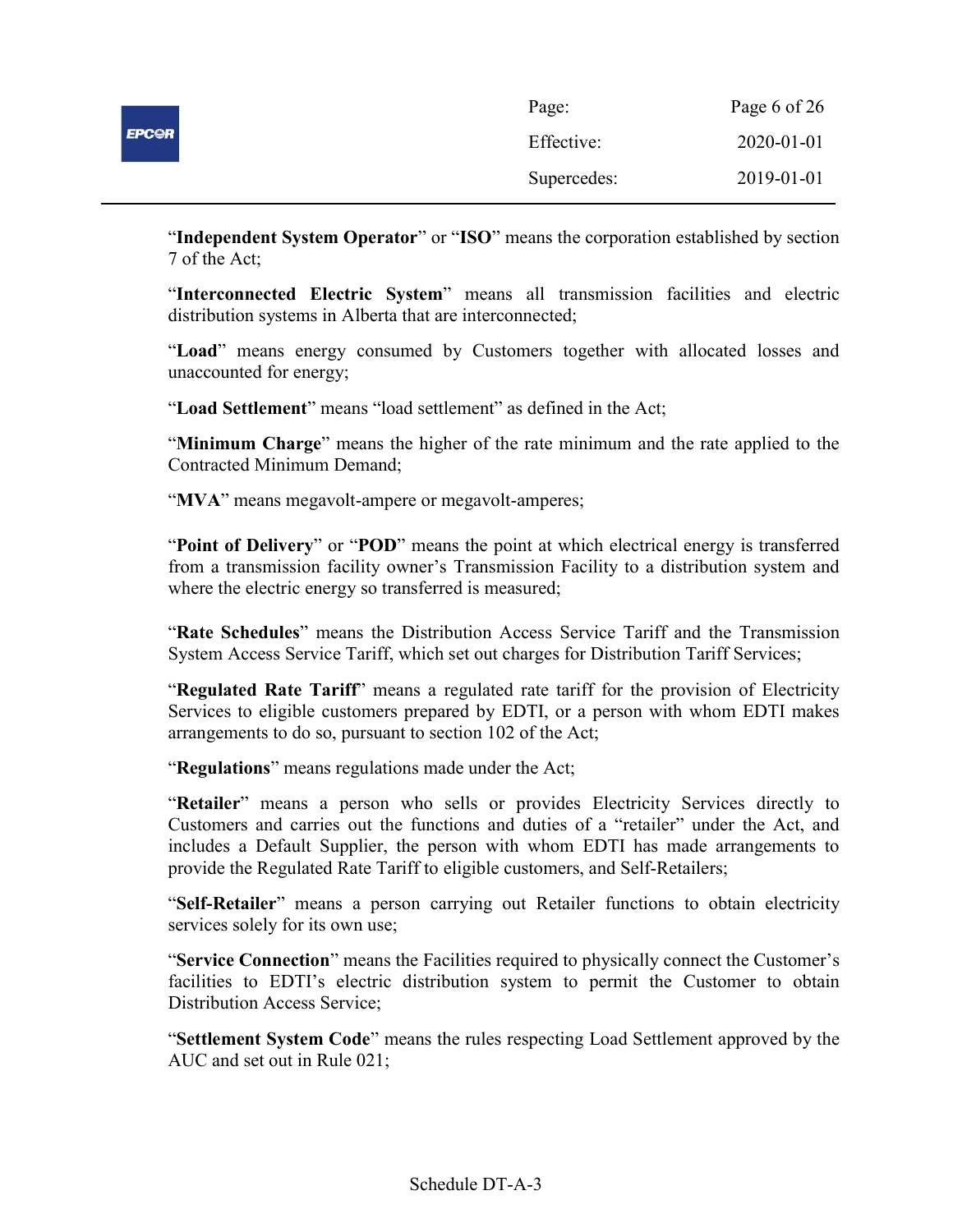|              | Page:       | Page 7 of 26 |
|--------------|-------------|--------------|
| <b>EPCOR</b> | Effective:  | 2020-01-01   |
|              | Supercedes: | 2019-01-01   |

"Site" means a unique end-use Point of Service, being the finest level at which Load Settlement recognizes Retailer assignments, and receives consumption data;

"Standby Site" means a Site, associated with a main Site, that is constructed for redundancy and is designated as a "Standby Site" by EDTI;

"Transmission System Access Tariff" means DT - Schedule 2, entitled "Transmission System Access Tariff" forming part of the Rate Schedules.

Words and phrases that used in these Policies that given meaning in another part of the Distribution Tariff and are not otherwise defined in these Policies shall have the meanings given to those words and phrases in that other part of the Distribution Tariff.

# 2.2 Conflicts

If there is any conflict between a provision expressly set out in an order of the Commission and these Policies, the order of the Commission shall govern.

If there is any conflict between a provision in these Policies, as may be amended from time to time, and a provision in the Terms and Conditions for Distribution Service Connections or the Terms and Conditions for Distribution Access Service, the provision in the Terms and Conditions for Distribution Service Connections or the Terms and Conditions for Distribution Access Service, as applicable, shall govern.

If there is any conflict between a provision in these Policies, as may be amended from time to time, and a provision in a Distribution Services Agreement or any other existing or future agreement between EDTI and a Retailer relating to Distribution Tariff Services, the provision in these Policies shall govern.

# 2.3 Extended Meanings

In these Policies, words importing the singular number only shall include the plural and vice versa, words importing the masculine gender shall include the feminine and neutral genders and vice versa. Words importing a person shall include person, firm, partnership, corporation, organization or association (including, without limitation, individual members of any unincorporated entity).

# ARTICLE 3 – POLICIES

#### 3.1 Policies

The Policies consist of the following:

a) the Distribution Access Service Tariff Treatment of Standby Services Policy attached as Schedule "A";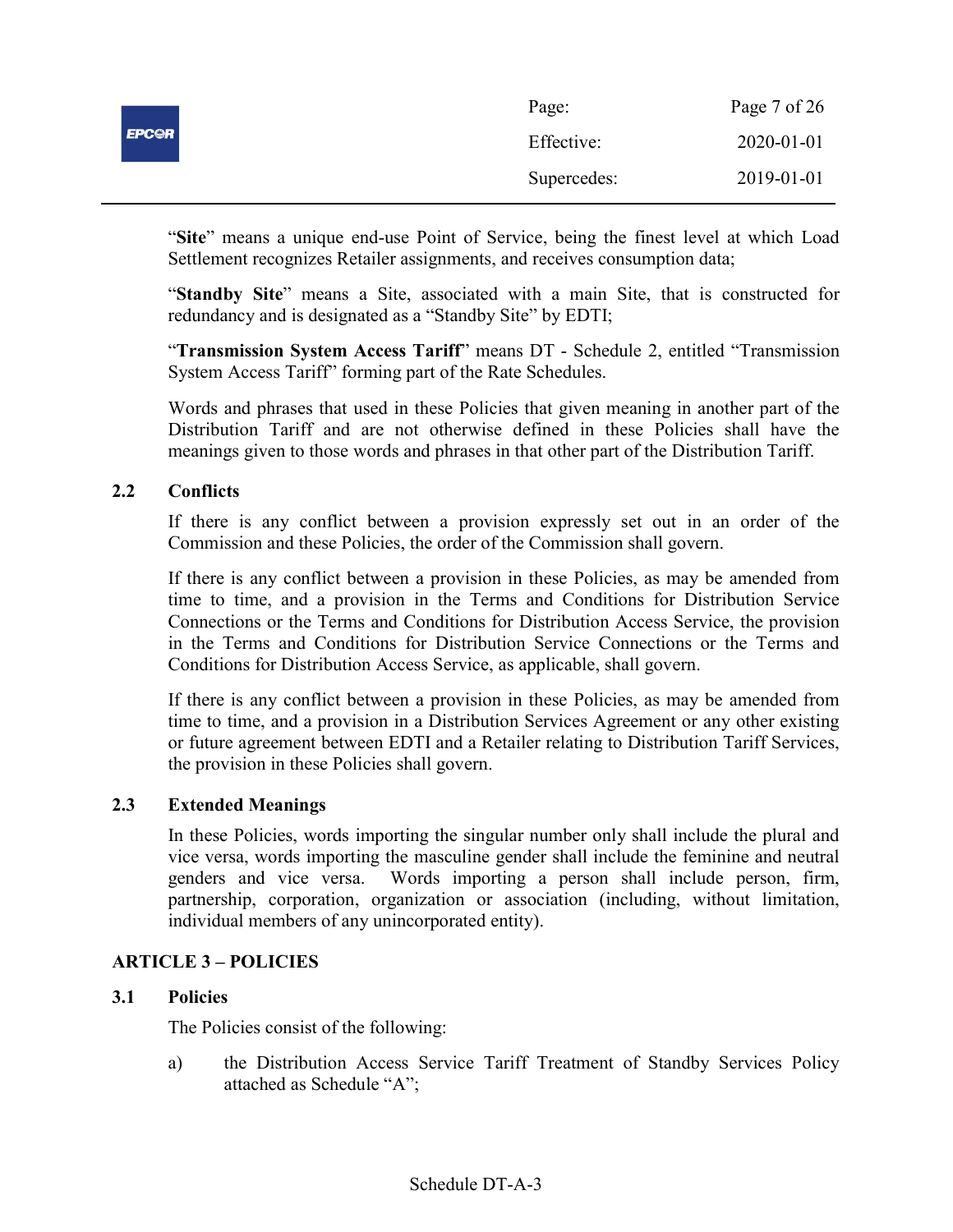|              | Page:       | Page 8 of 26 |
|--------------|-------------|--------------|
| <b>EPCOR</b> | Effective:  | 2020-01-01   |
|              | Supercedes: | 2019-01-01   |

- b) the Transmission System Access Tariff Treatment of Standby Services Policy attached as Schedule "B";
- c) the Applicability of Existing Site Demand Ratchets to New Customers Policy attached as Schedule "C";
- d) the Totalization of Transmission Demand Policy attached as Schedule "D"; and
- e) the Hard to Read Meter Policy attached as Schedule "E"
- f) the Determination of Charges for Site Specific Customers Served by Shared Feeders Policy attached as Schedule "F"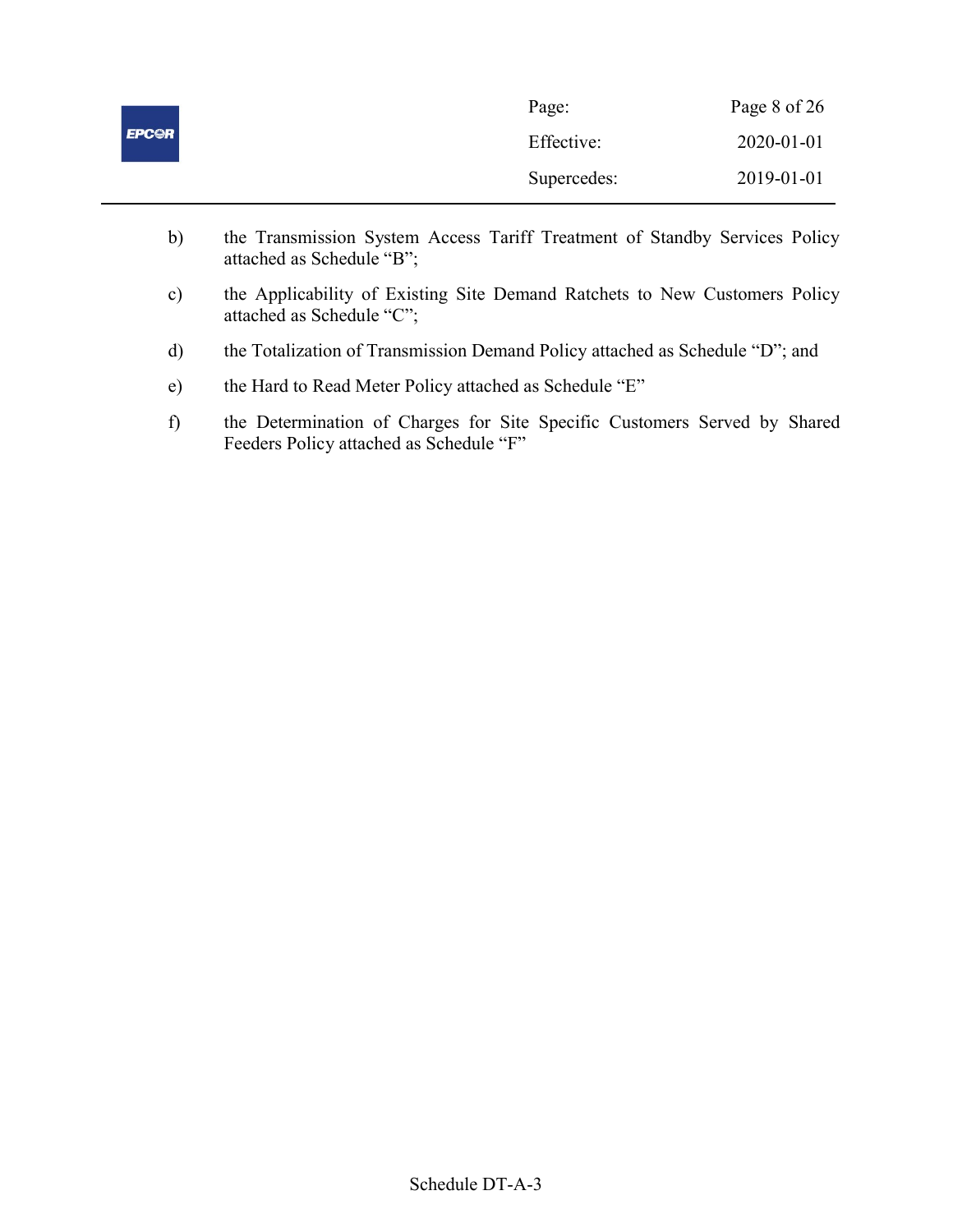

# SCHEDULE A: - DISTRIBUTION ACCESS SERVICE TARIFF TREATMENT OF STANDBY SERVICES POLICY

# Introduction:

This Policy sets out EDTI's policy in relation to the treatment under its Distribution Access Service Tariff of services provided for Standby Sites

# Other Related Policies:

Transmission System Access Tariff Treatment of Standby Services Policy.

# Rate Classes Affected:

This Bulletin is applicable to sites designated as Standby Sites belonging in the following Distribution Access rate classes:

- Commercial/Industrial Service 150 to < 5,000 kVA
- Primary Commercial/Industrial Service 150 to < 5,000 kVA

- 1. This Policy deals with the application of EDTI's Distribution Access Service Tariff to services provided to Standby Sites.
- 2. EDTI's Distribution Access Service Tariff is applied at the Site level.
- 3. Standby Sites are designed to be used infrequently, during periods when the associated main Site is down for maintenance or is otherwise unavailable. When properly used in this manner, the load on the Standby Site(s) will exhibit absolute diversity relative to the main Site (i.e. the main Site and Standby Site(s) will not be simultaneously loaded). The Standby Site will then qualify to have its Demand Charges waived.
- 4. In cases where EDTI requires that a Customer with a Standby Site switch Load to the Standby Site, EDTI will waive the Demand Charges on that site.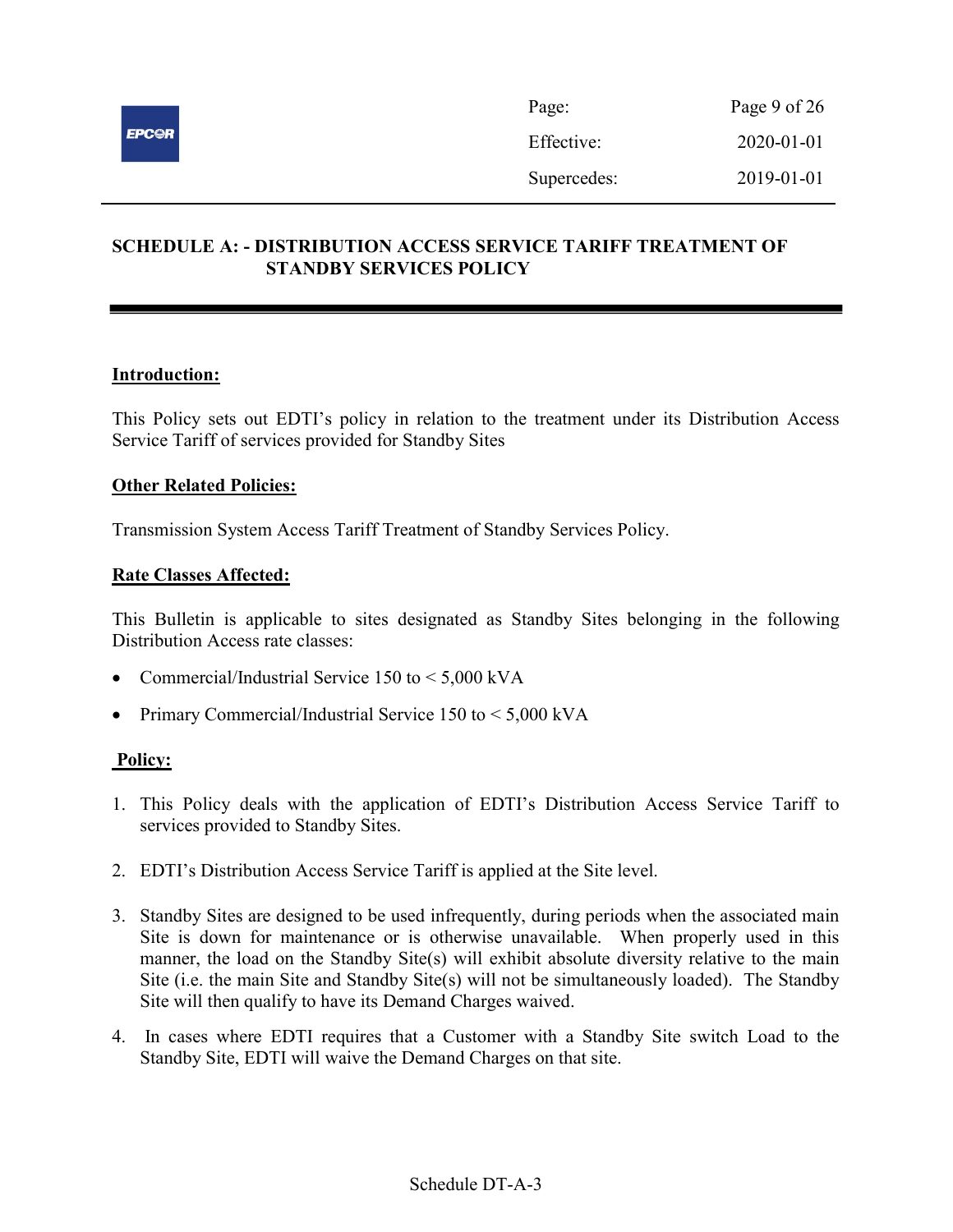|              | Page:       | Page 10 of $26$ |
|--------------|-------------|-----------------|
| <b>EPCOR</b> | Effective:  | 2020-01-01      |
|              | Supercedes: | 2019-01-01      |

5. Standby Sites must not to be used for peak avoidance or Load splitting purposes (e.g. the peak demand registered on a Standby Site or the coincident sum of the peak demand registered on a main Site and the associated Standby Site(s) must not exceed the previously established peak on the main Site). Such misuse of the Standby Site will result in a penalty charge for each incidence of misuse determined as follows:

Penalty Charge  $= $10 \times (KW)$  Standby site peak demand  $-KW$  Main site billing demand)

6. The following flow chart illustrates the Distribution Access Service Tariff treatment for Standby Sites:



- 7. For tariff administration purposes, all Standby Sites are initially assumed to have achieved absolute load diversity and will receive the Demand Charge waiver. The waiver will only be revoked if EDTI subsequently determines that the Standby Site did not qualify for the waiver.
- 8. EDTI will conduct periodic reviews on Standby Sites to verify that they are not being misused. EDTI's determination shall be final.
- 9. EDTI will not make any further adjustments to the waiver of Demand Charges after the Final Settlement date.
- 10. This Policy will take effect on January 1, 2020 and will supersede and replace the previous policy applicable to the treatment of services for Standby Sites under EDTI's Distribution Access Service Tariff.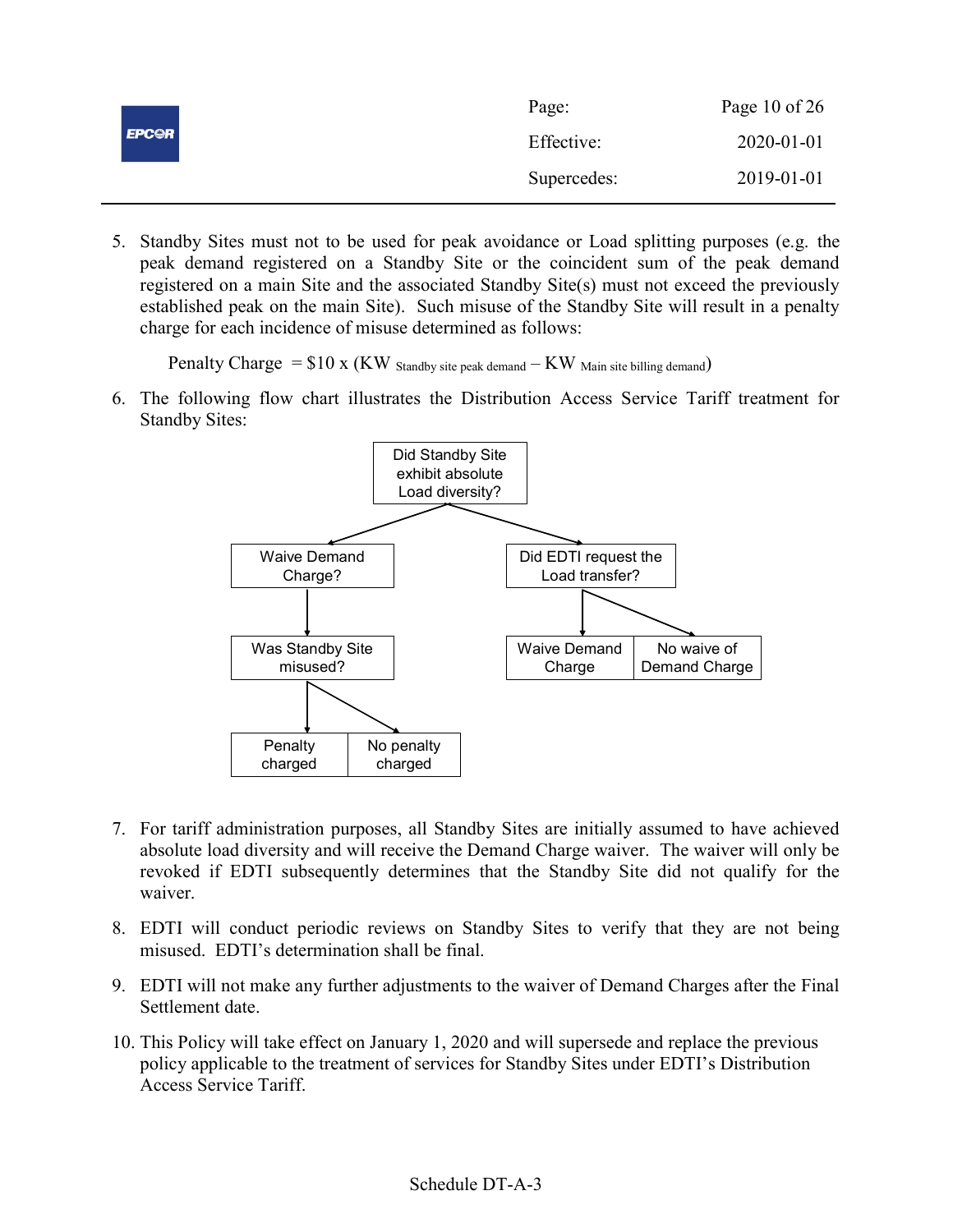

# SCHEDULE B: - TRANSMISSION ACCESS TARIFF TREATMENT OF STANDBY SERVICES POLICY

# Introduction:

This Policy sets out EDTI's policy in relation to the treatment under its Transmission System Access Tariff of services provided for Standby Sites.

### Other Related Policies:

Distribution Access Tariff Treatment of Standby Services Policy.

### Rate Classes Affected:

This Policy applies to Sites designated by EDTI as Standby Sites belonging in the following Transmission System Access Tariff rate class:

- Primary and Secondary Commercial/Industrial Service 150 to < 5,000 kVA Connected to EPCOR's Distribution System
- Primary and Secondary Commercial/Industrial Service Greater than 5,000 kVA

- 1. This Policy deals with the application of EDTI's Transmission System Access Service Tariff to services provided for Standby Sites.
- 2. EDTI's Transmission System Access Tariff is designed to "flow-through" the charges under the ISO's) tariff.
- 3. Although the ISO's tariff does not address Standby Sites, EDTI has determined that under certain conditions, a waiver by EDTI of the demand charges under EDTI's Transmission System Access Tariff for Standby Sites is consistent with the "flow-through" design philosophy of its Transmission System Access Tariff.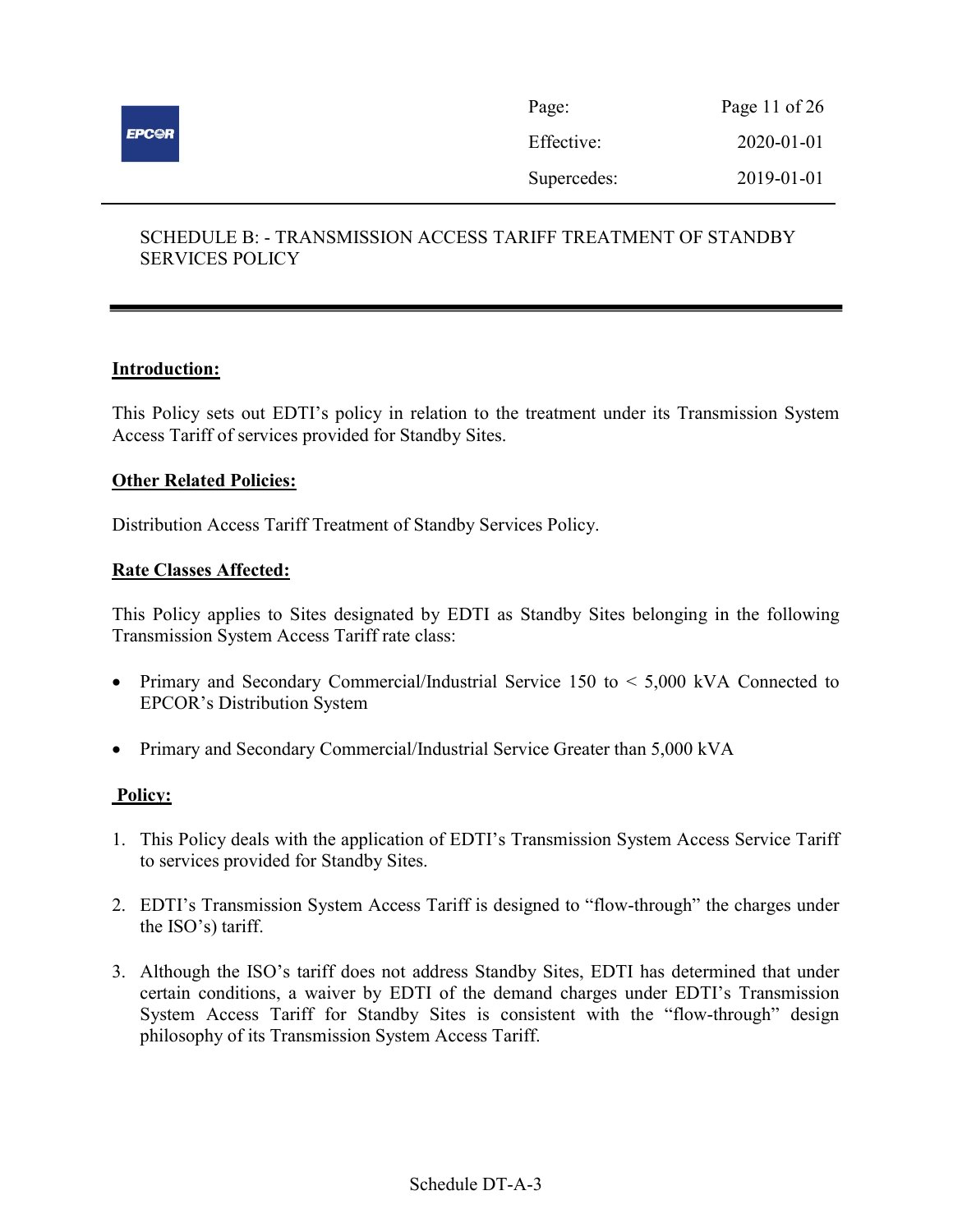|              | Page:       | Page 12 of 26 |
|--------------|-------------|---------------|
| <b>EPCOR</b> | Effective:  | 2020-01-01    |
|              | Supercedes: | 2019-01-01    |

4. In all cases where customers plan to use their Standby Site(s), the Customer must receive authorization from EDTI's Operator in Charge a minimum of 24 hours in advance of this planned use. Depending on the anticipated system loading this request may be rejected and/or an alternate more suitable time scheduled (i.e. to avoid increasing POD demands). As well, when directed by EDTI to do so, the Customer must forthwith switch the Load back on to the main Site(s). The Operator in Charge for EDTI is:

> D&T System Control Operator North Service Centre 12116-107 St. Edmonton, Alberta. T5G 2S7 Phone: (780) 412-4501 Fax: (780) 412-4530

- a) Where both the main Site and associated Standby Site(s) are connected to the same POD, the Standby Site(s) will receive a waiver of the demand charges under EDTI's Transmission System Access Tariff.
- b) Where the main Site and associated Standby Site(s) are connected to different PODs, the Standby Site(s) will receive a waiver of the demand charges under EDTI's Transmission Access Tariff only if the Customer has received authorization and followed the instructions provided by EDTI's Operator in Charge.
- 5. Standby Sites must not to be used for peak avoidance or load splitting purposes (e.g. the peak demand registered on an associated Standby Site(s) must not exceed the peak on the main Site). Such misuse of the Standby Site will result in a penalty charge for each incidence of misuse determined as follows:

Penalty Charge  $= $10 \times (KW)$  Standby Site peak demand  $-KW$  Main Site billing demand)

6. In cases where EDTI requires the Customer with a Standby Site to switch load to the Standby Site, EDTI will also waive the demand charges under EDTI's Transmission System Access Tariff at that site.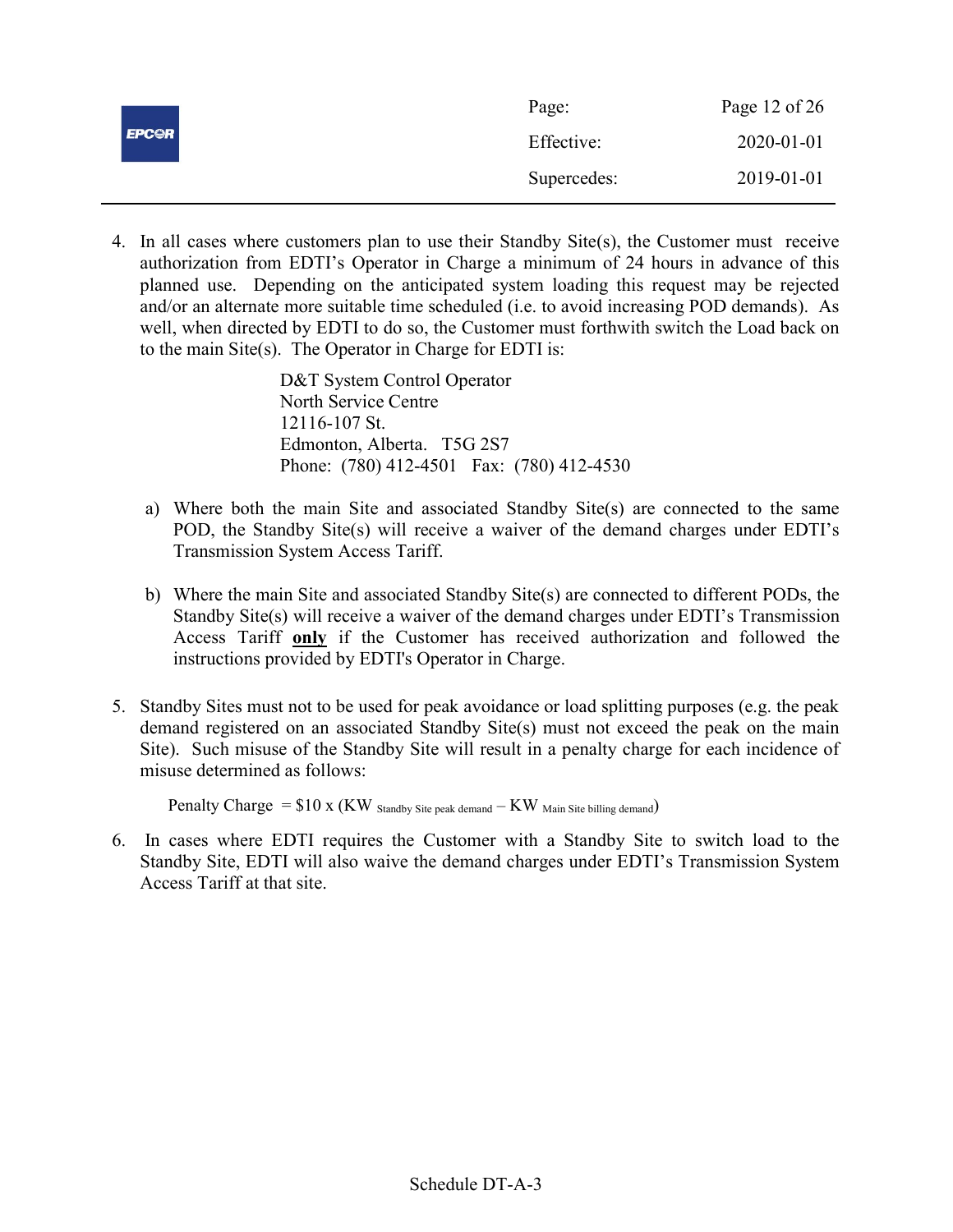|              | Page:       | Page 13 of 26 |
|--------------|-------------|---------------|
| <b>EPCOR</b> | Effective:  | 2020-01-01    |
|              | Supercedes: | 2019-01-01    |

7. The following flow chart illustrates the Transmission System Access Tariff treatment for Standby Sites :



- 8. For tariff administration purposes, all Standby Sites are initially assumed to have met the above qualifying criteria, and will have the demand charges under the Transmission System Access Tariff waived. The waiver will only be revoked if EDTI subsequently determines that the Standby Site did not qualify for the waiver.
- 9. EDTI will conduct periodic reviews on Standby Sites to verify that they are not being misused. EDTI's determination shall be final.
- 10. EPCOR will not make any further adjustments in relation to the waiver of demand charges under the Transmission System Access Tariff after the Final Settlement date.
- 11. This Policy will take effect on January 1, 2020 and will supersede and replace the previous policy applicable to the treatment of services for Standby Sites under EDTI's Transmission System Access Tariff.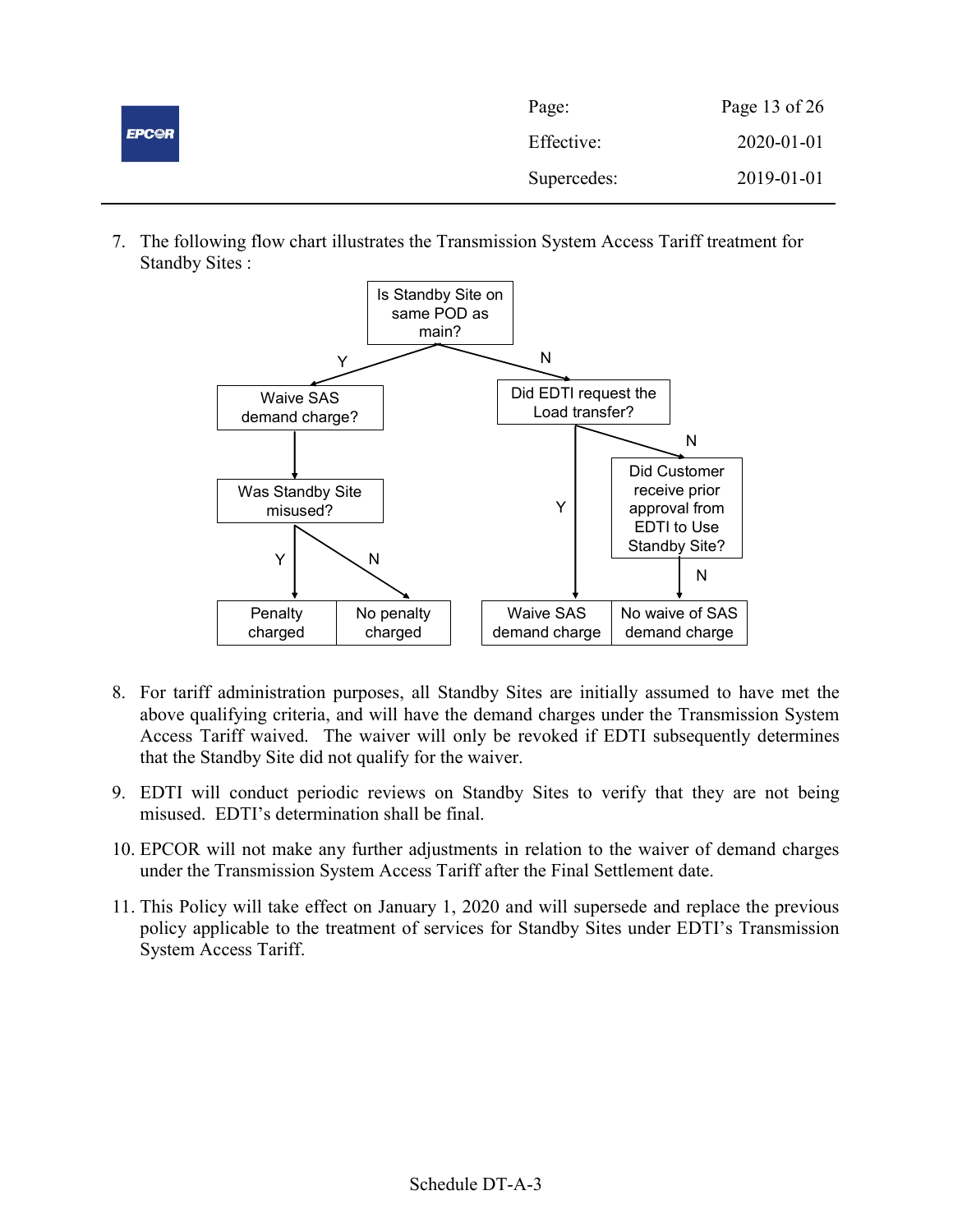

# SCHEDULE C: - APPLICABILITY OF EXISTING SITE DEMAND RATCHETS TO NEW CUSTOMERS POLICY

# Introduction:

This Policy sets out EDTI's policy in relation to the continued application of pre-existing demand ratchets in determining charges to Retailers under EDTI's Distribution Access Service Tariff and Transmission System Access Tariff in cases where a new Customer has moved onto a Site in EDTI's service area.

# **Other Related Policies:**

None.

# Rate Classes Affected:

This Policy is applicable to all rate classes subject to demand ratchets under EDTI's Distribution Access Tariff and Transmission System Access Tariff.

- 1. Maintaining records and accounts relating to customers is the responsibility of retailers, as per Part 3.2, section 31.992(2) of the *Electric Utilities Act*. The billing systems of Wires Services Providers (like EDTI) are therefore generally not designed to track customers of retailers. Changes to customer identities are not monitored by EDTI.
- 2. Demand ratchets incurred by EDTI under its Transmission System Access Tariff in relation to ISO transmission charges to serve Sites are not reset by the ISO due to Customer turnover at EDTI's Sites. Article 21 of the ISO's 2003 Tariff Terms and Conditions of Service ("ISO Terms and Conditions") sets out the limited conditions under which the ISO may, in its discretion, waive its peak "Metered Demand" for a POD.
- 3. Existing demand ratchets EDTI's Transmission System Access Tariff applicable to Sites will not be reset due to Customer turnovers at the Sites and the charges to the Retailers for the new Customers will continue to be based on the existing demand ratchets for the Sites. The only exceptions are if the demand ratchet for a Site was caused by one of the events listed in Article 21 of the ISO Terms and Conditions. Those events are: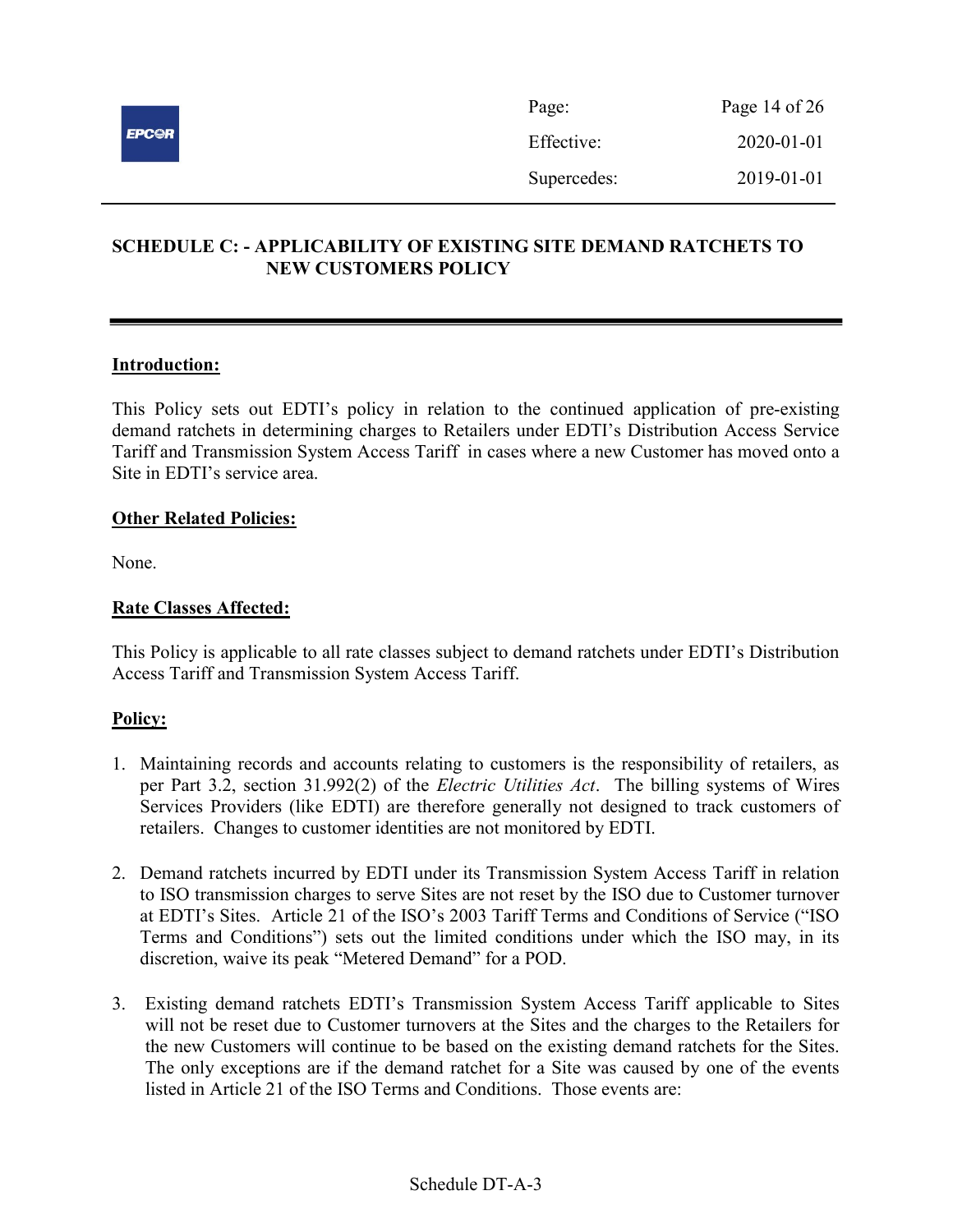|              | Page:       | Page 15 of 26 |
|--------------|-------------|---------------|
| <b>EPCOR</b> | Effective:  | 2020-01-01    |
|              | Supercedes: | 2019-01-01    |

- "Commissioning" as defined in Article 1 of the ISO Terms and Conditions;
- activities required to repair and maintain transmission facilities;
- pre-scheduled activities required to repair and maintain distribution facilities;
- load restoration activities following an outage of transmission or distribution facilities or caused by an "Emergency" as defined in Article 1 of the ISO Terms and Conditions;
- an event of "Force Majeure" as defined in Article 1 of the ISO Terms and Conditions, or
- compliance with a dispatch instruction from the ISO during an "Emergency", in each case as defined in Article 1 of the ISO Terms and Conditions.

Approval by EDTI of any request to reset the demand ratchet under its Transmission Access Service Tariff for a Site will be contingent on receipt of information satisfactory to EDTI confirming that the demand ratchet was caused by one of the above events and the ISO waving compliance with its peak Metered Demand at the applicable POD.

- 4. Existing demand ratchets under EDTI's Distribution System Access Tariff applicable to Sites will not be reset by EDTI due to Customer turnovers at the Sites and the charges to the Retailers for the new Customers will continue to be based on the existing demand ratchets for the Site. The only exceptions are if the demand ratchet for a Site was caused by:
	- Commissioning;
	- activities required to repair and maintain distribution facilities;
	- pre-scheduled activities required to repair and maintain distribution facilities;
	- load restoration activities following an outage of distribution facilities or caused by an Emergency;
	- an event of Force Majeure, or
	- compliance with a dispatch instruction from the "System Controller" during an Emergency.

Approval by EDTI of any request to reset the demand ratchet under its Distribution Access Service Tariff for a Site will be contingent on receipt of information satisfactory to EDTI confirming that the demand ratchet was caused by one of the above events.

5. The Policy only addresses the demand ratchet treatment between EDTI and Retailers under EDTI's Distribution Access Service Tariff and Transmission System Access Tariff. Any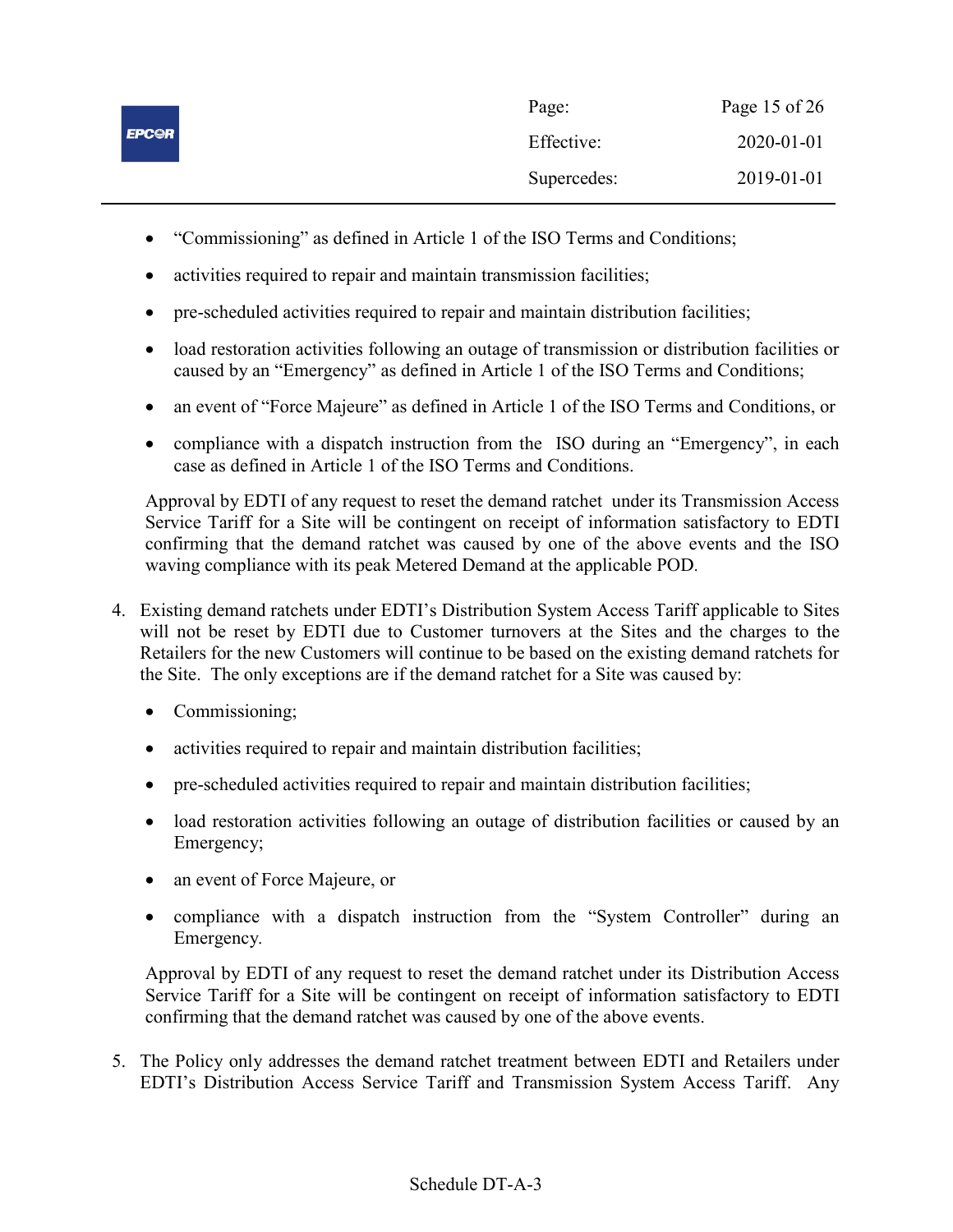|              | Page:       | Page 16 of 26 |
|--------------|-------------|---------------|
| <b>EPCOR</b> | Effective:  | 2020-01-01    |
|              | Supercedes: | 2019-01-01    |

specific arrangements between Retailers and their customers are beyond the scope of this Policy.

6. This Policy will take effect on January 1, 2020 and will supersede and replace the previous policy applicable to the application of demand ratchets under EDTI's Distribution Access Service Tariff and Transmission System Access Tariff.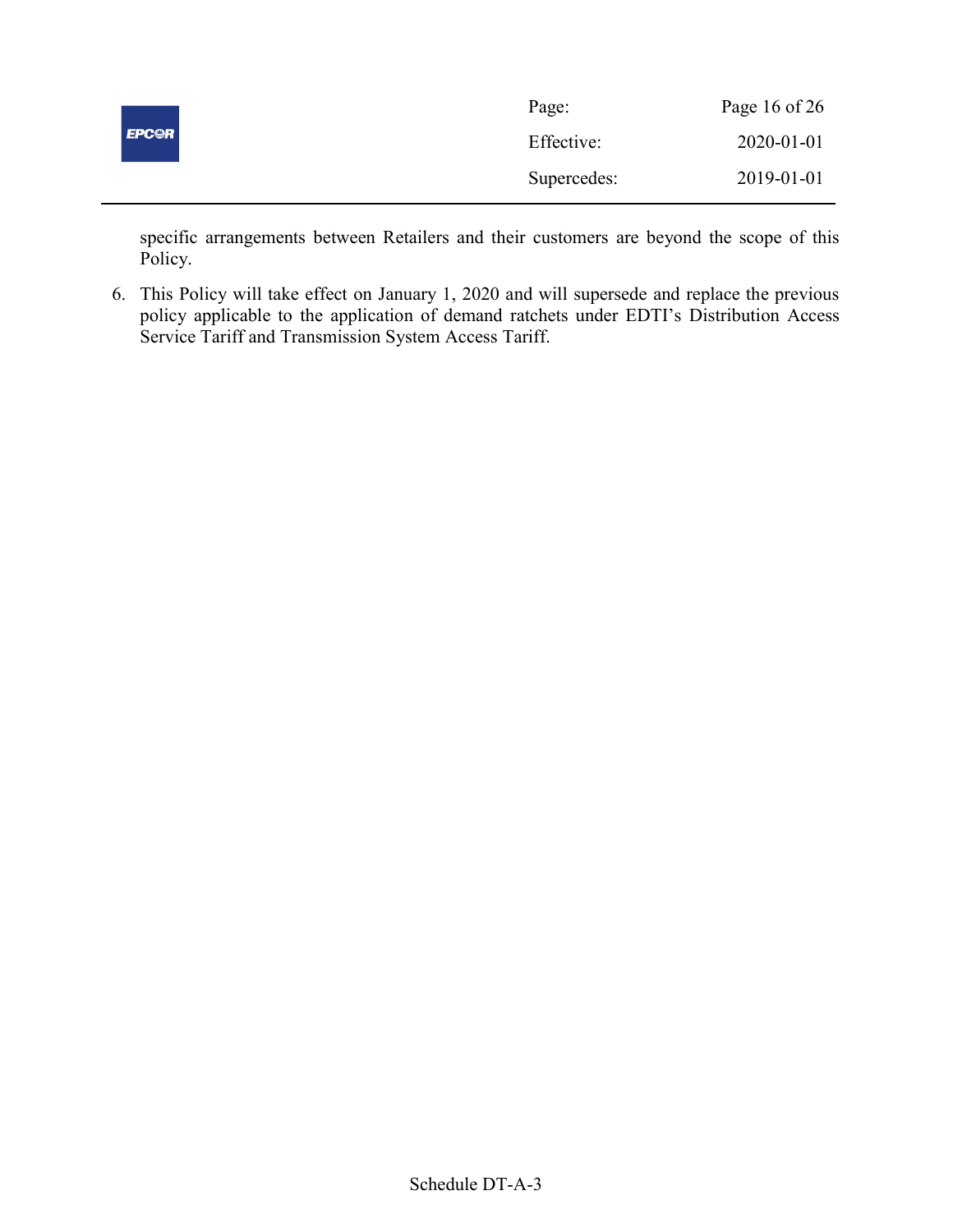

| Page:       | Page 17 of 26 |
|-------------|---------------|
| Effective:  | 2020-01-01    |
| Supercedes: | 2019-01-01    |

# SCHEDULE D: - TOTALIZATION OF TRANSMISSION DEMAND POLICY

### Introduction:

This Policy sets out EDTI's totalization policy for certain Sites subject to EDTI's Transmission System Access Tariff.

### Other Related Policies:

None.

# Rate Classes Affected:

The totalization policy relates to the following Transmission System Access Tariff rate class:

"Primary and Secondary Commercial/Industrial Service Greater than 5,000 kVA, Connected to EPCOR's Distribution System".

#### Policy:

 $\overline{a}$ 

- 1. Customers eligible for totalization are those Customers with 2 or more Sites on a single POD and belong in the "Primary and Secondary Commercial/Industrial Service Greater than 5,000 kVA, Connected to EPCOR's Distribution System" rate class Sites not on the same POD are not eligible for totalization.
- 2. Eligible Customers may, at their option, request EDTI to totalize the demands of their sites on the same POD for purposes of determining Billing Demand under the Transmission System Access Tariff. Once it is made, the Customer's election for totalization will be effective for a minimum term of 5 years and will be irrevocable by the Customer during the 5-year term. Eligible customers electing totalization will effectively be treated as "standalone" PODs, and consequently will no longer receive the average diversity factor<sup>1</sup> benefits designed in EDTI's Transmission System Access Tariff for non-totalized sites.

<sup>&</sup>lt;sup>1</sup> Charge code "SASCS-1" shown on the Rate Schedule for "Primary and Secondary Commercial/Industrial Service Greater than 5,000 kVA, Connected to EPCOR's Distribution System" applies an average diversity factor for all (un-totalized) sites in this rate class.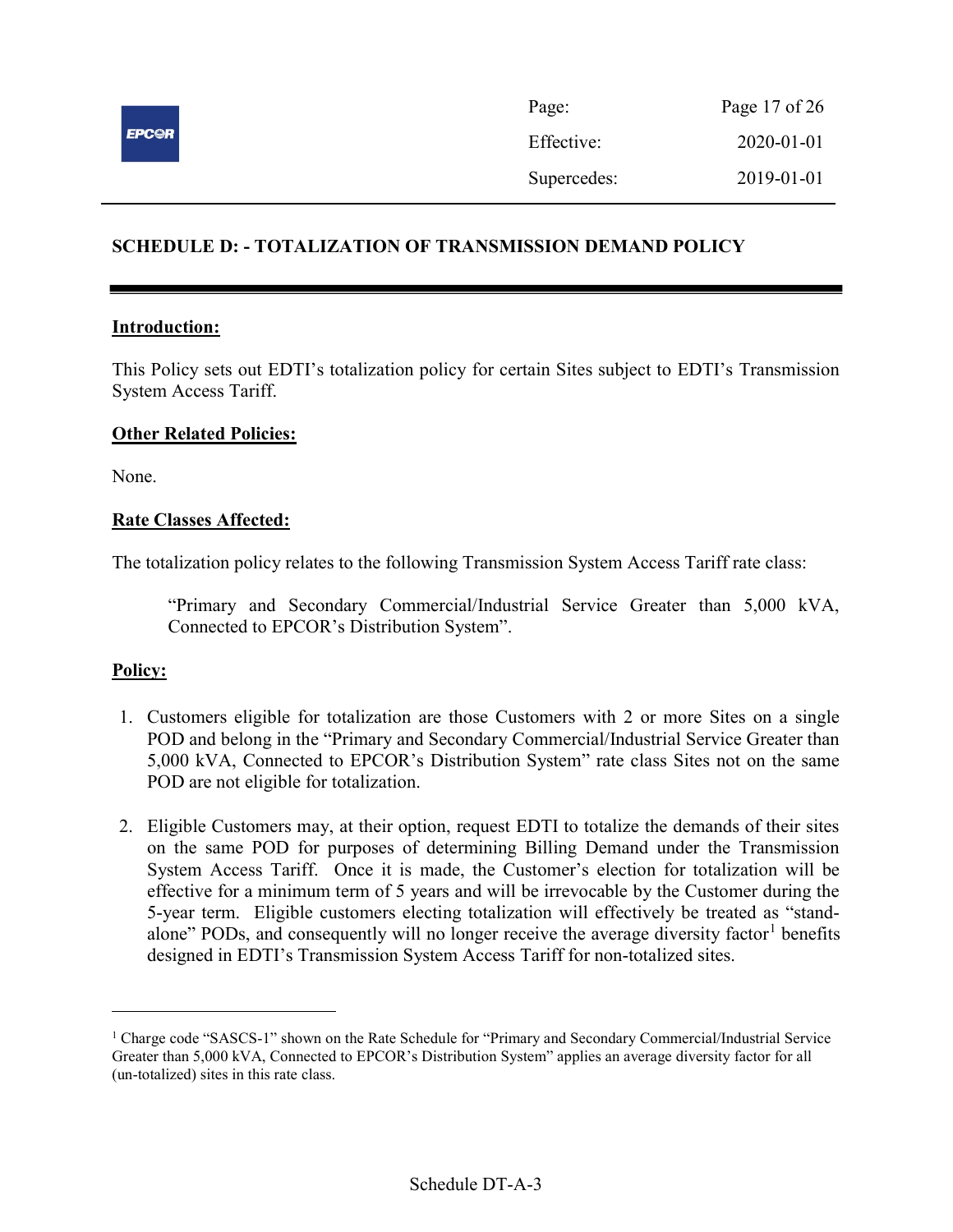|              | Page:       | Page 18 of $26$ |
|--------------|-------------|-----------------|
| <b>EPCOR</b> | Effective:  | 2020-01-01      |
|              | Supercedes: | 2019-01-01      |

- 3. Pre-existing demand ratchets from totalized sites will be replaced by a single, totalized demand ratchet calculated according to the method used by the Independent System Operator (ISO) from time to time for such calculations and based on the Customer's share of POD demand at the time of the peak demand using 5 years of historic data. Totalized demand ratchets will no longer receive the average diversity benefits designed in EDTI's Transmission System Access Tariff for non-totalized sites.
- 4. Consistent with the ISO's policy, Customers electing to be totalized must enter into a contractual arrangement with EDTI for the capacity required. The capacity being contracted for will be known as "contract demand". Actual totalized demand must not exceed contract demand by more than 10%. Customers will be required to increase contract demand if necessary to satisfy this requirement. Minimum billing demand will be assessed at 90% of contract demand.
- 5. Totalization may or may not be beneficial for any particular Customer. EDTI shall have no responsibility to determine, or advise any customer as to, the potential benefits or disbenefits of totalization for that customer.
- 6. This Policy will take effect on January 1, 2020 and will supersede and replace the previous policy applicable to totalization of Site demands.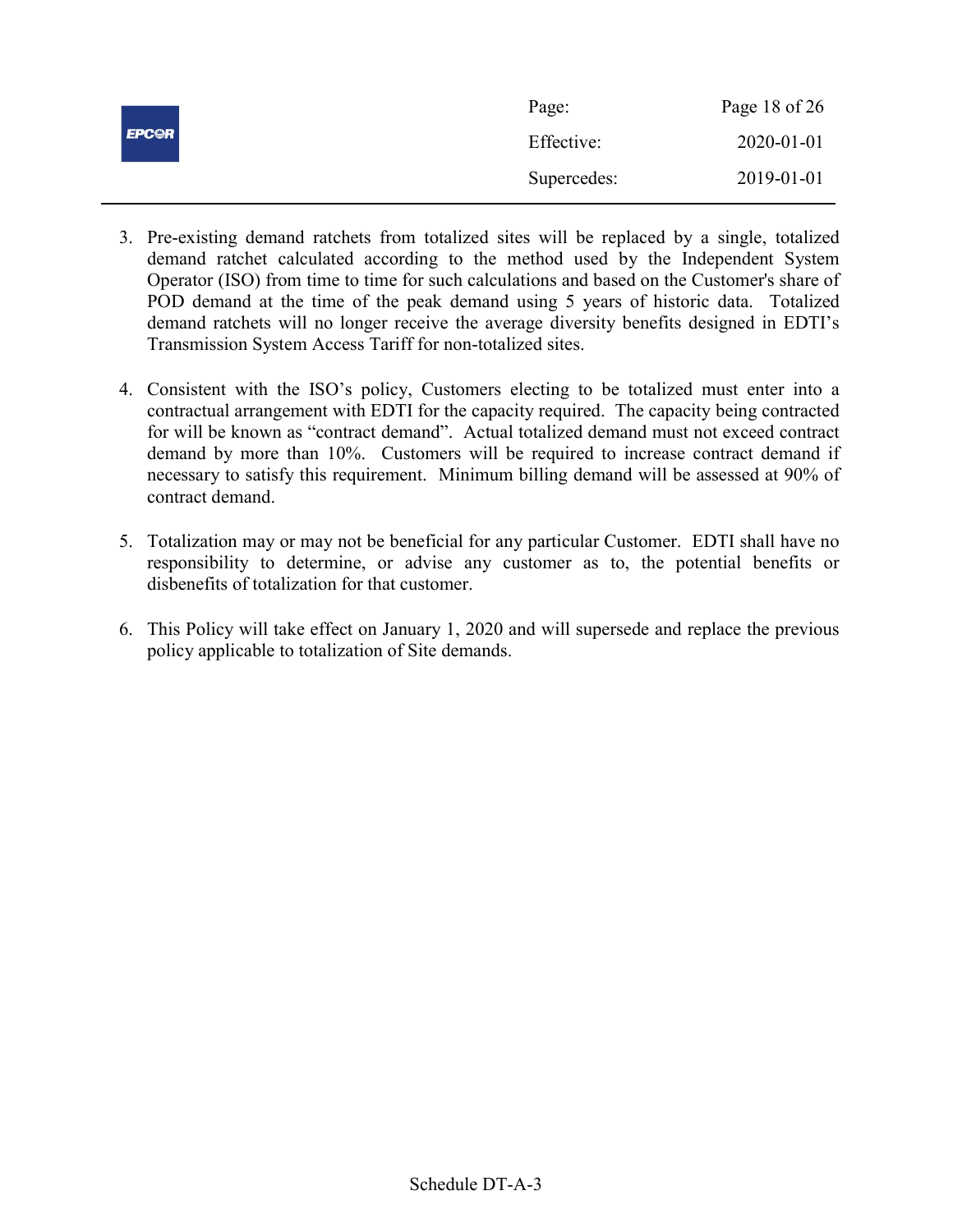

# SCHEDULE E: - HARD TO READ METER POLICY

#### Introduction:

Under the Settlement System Code, EDTI is required to obtain bi-monthly meter readings to facilitate accurate load settlement. This Policy sets out the EDTI policy for the installation of remote read meters at, or the De-energization of, "hard to read meter" Sites.

### Other Related Policies:

None.

# **Sites Affected:**

This Bulletin is applicable to metered sites receiving the following services under Distribution Access Service Tariff:

Residential Service.

- 1. A "hard to read meter" is a meter where EDTI's access to the meter to obtain a regular meter reading is prevented or hindered for any reason. This could be because the meter is locked inside of a building or fenced yard or access to the meter is blocked by material, debris or dogs.
- 2. EDTI will maintain a record of all attempts to obtain meter reads where EDTI's access to obtain a regular meter read is prevented or hindered and EDTI is unable to obtain the meter reads.
- 3. If EDTI is unable to obtain a regular meter read in a month  $(1<sup>st</sup>$  month), EDTI will attempt to read the meter on the next working day. No attempt will be made to read the meter during the  $2<sup>nd</sup>$  month. An attempt will be made to read the meter on its regular read date for the  $3<sup>rd</sup>$ month. If EDTI is unable to obtain the regular meter read in the  $3<sup>rd</sup>$  month, EDTI will again attempt to read the meter on the next working day. If EDTI is unable to obtain a meter read, EDTI will continue to attempt to obtain a meter read on the meter's regular read date for following months and will make additional attempts to obtain a meter read as EDTI considers appropriate in the circumstances.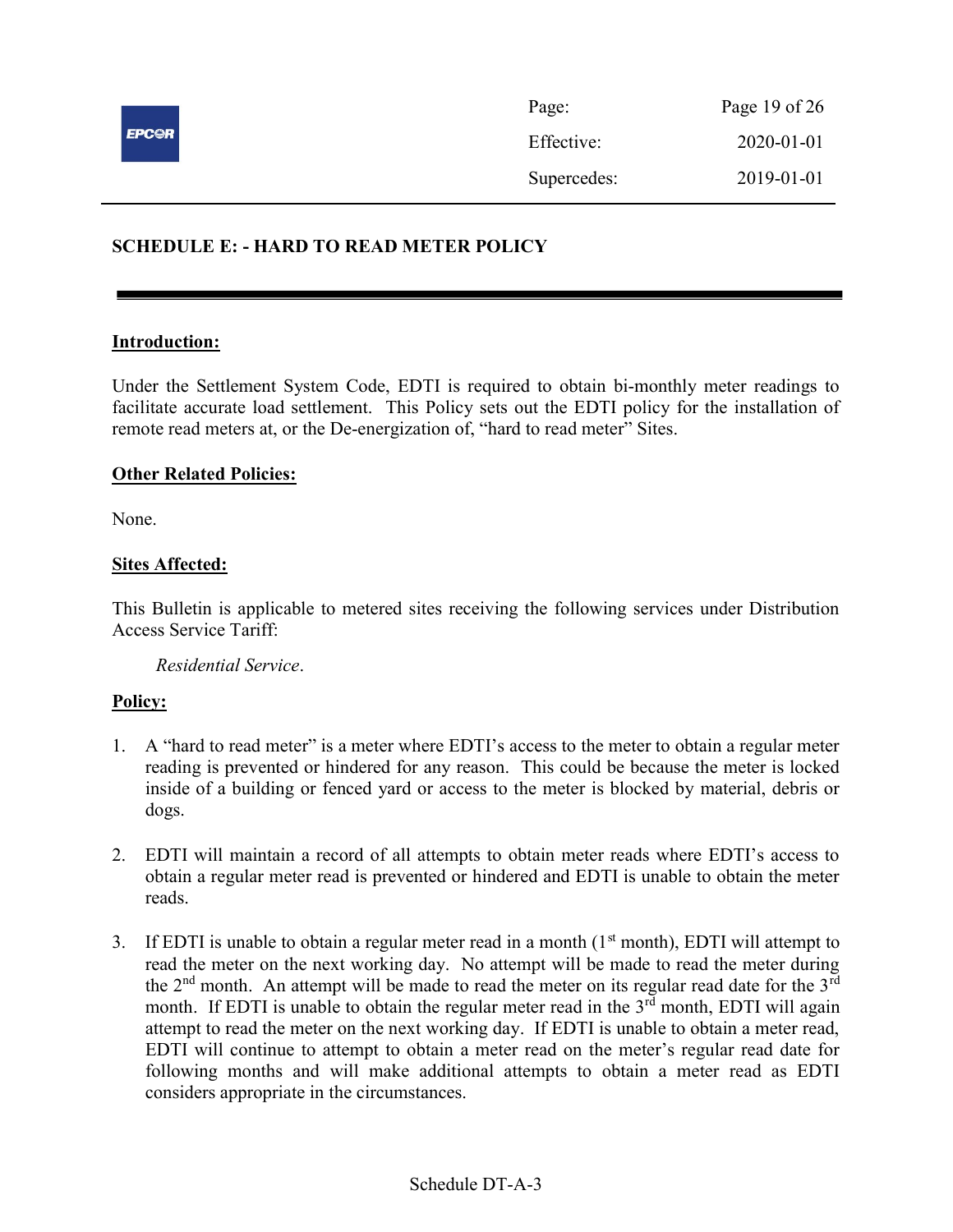|              | Page:       | Page 20 of $26$ |
|--------------|-------------|-----------------|
| <b>EPC@R</b> | Effective:  | 2020-01-01      |
|              | Supercedes: | 2019-01-01      |

- 4. EDTI will make reasonable attempts to contact the Customer by phone, mail or written notice left at the site while attempting to obtain meter readings.
- 5. A written notice will be left in the Customer's mailbox if a meter read is not obtained by the 4<sup>th</sup> month. The notice will advise the Customer, among other things, that EDTI is legally required to obtain an actual meter reading every 2 months and that EDTI is entitled to access to read the meter. EDTI will endeavour to provide reasonable notice to the Customer when it requires access and the notice will advise the Customer to contact EDTI at the address or telephone number provided to make arrangements to have the meter read. The notice will also advise the Customer that the Service Connection may be disconnected if EDTI is unable to obtain a meter reading.
- 6. If EDTI contacts the Customer before the  $5<sup>th</sup>$  month, EDTI will schedule an appointment with the Customer. EDTI will advise the Customer that the Customer can either provide regular access to EDTI for the purpose of reading the meter or permit EDTI install a remote read meter. The Customer will be advised that failure to do so could result in disconnection and the Customer could be charged for reconnection and that EDTI will not reconnect the Customer until a remote meter reading device has been installed. If the Customer fails to either provide regular access or permit the installation of a remote read meter by the  $5<sup>th</sup>$ month, EDTI may proceed with the disconnection of the Customer.
- 7. If EDTI is not able to contact the Customer or schedule an appointment by the  $5<sup>th</sup>$  month EDTI will mail a registered letter to the Customer advising the Customer that the Customer can either provide regular access to EDTI for the purpose of reading the meter or permit EDTI install a remote read meter within one month of the date of the letter and that, if the Customer is disconnected, the Customer could be charged for reconnection and EDTI will not reconnect the Customer until a remote read meter has been installed.
- 8. If EDTI disconnects the Customer under paragraph 6 or 7, EDTI will not reconnect the Customer until a remote read meter has been installed.
- 9. Disconnection of the Customer's Service Connection will only be used if EDTI considers disconnection appropriate in the circumstances as a last resort.
- 10. This Policy will take effect on January 1, 2020 and will supersede and replace the previous policy applicable to hard to read meters.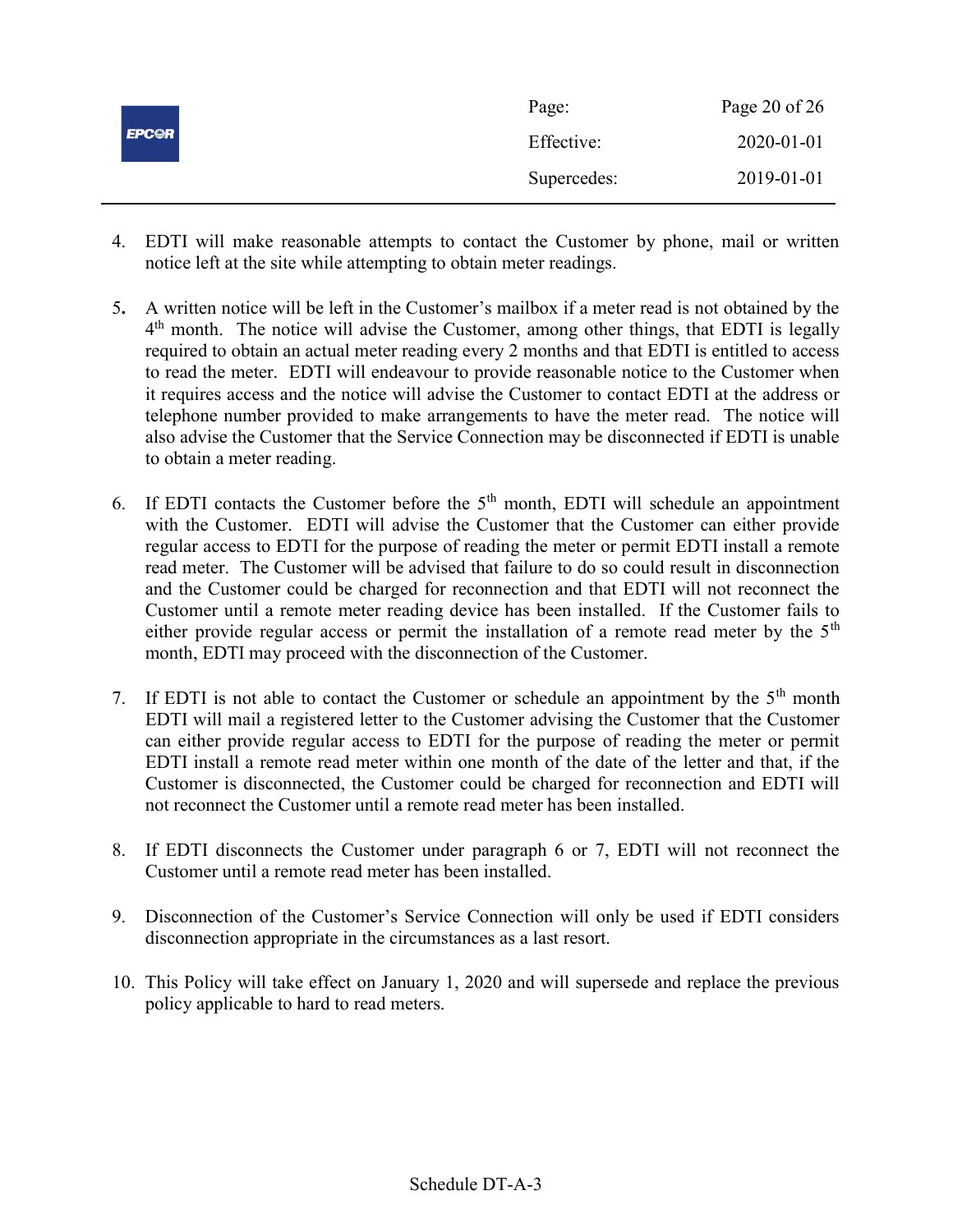

| Page:       | Page 21 of $26$  |
|-------------|------------------|
| Effective:  | $2020 - 01 - 01$ |
| Supercedes: | 2019-01-01       |

# SCHEDULE F: - ALLOCATION OF SHARED FEEDER COSTS FOR SITE SPECIFIC CUSTOMERS POLICY

# Introduction:

This Policy sets out EDTI's policy regarding determination of charges under its Distribution Access Service Tariff for Customers that fall within the various rate classes under EDTI's Distribution Access Service Tariff ("Site Specific Customers") where service is provided by a non-dedicated assets (including the ductlines, feeder cable, manholes, distribution transformers and other distribution assets associated with the feeder) that is shared by other Customers.

# **Other Related:**

None.

# Rate Classes Affected:

This Policy is applicable to Site Specific Customers that belong in the following Distribution Access Service rate class:

- Commercial/Industrial Service  $> 5.000$  kVA.
- Any other rate class where service is provided by a feeder that is shared by other Customers.

- 1. For Site-Specific Customers, the charges associated with feeders are specific to the particular Customer and are calculated based on the cost of service associated with the particular feeder, as determined by EDTI.
- 2. Where a feeder is fully dedicated to a Site-Specific customer (i.e. not shared by other Customers), then the charges for the Site Specific Customer will reflect the full cost of service associated with that feeder.
- 3. Where a feeder used by a Site-Specific Customer is shared by other Customers then the charges for the Site-Specific Customer will reflect a share of the full cost of service associated with that shared feeder, based on the following formula: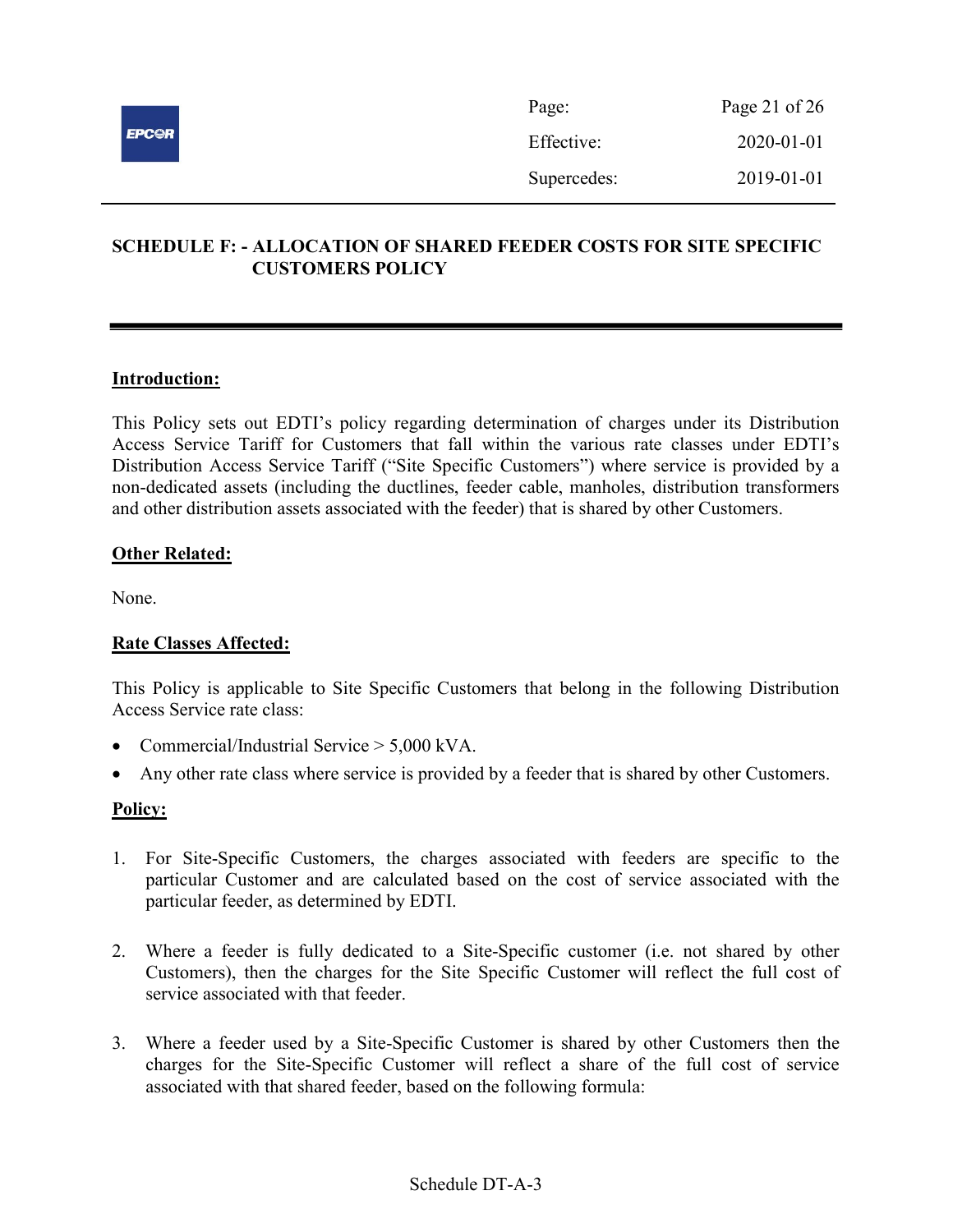

| Page:       | Page 22 of 26 |
|-------------|---------------|
| Effective:  | 2020-01-01    |
| Supercedes: | 2019-01-01    |

Share =  $COS x (SCMVA \div MMVA)$ 

where:

"COS" is the full cost of service associated with the shared feeder;

"SCMVA" is the shared feeder capacity required by the Site Specific Customer, expressed in MVA; and

"MMVA" is the maximum capacity of the shared feeder, expressed in MVA.

- 4. The Site-Specific Customer must at EDTI's request nominate the capacity, expressed in MVA, of the shared feeder required by the Site-Specific Customer, failing which EDTI will deem a capacity for the Site-Specific Customer. The Site Specific Customer must enter into an Electric Service Agreement with EDTI for the nominated or deemed capacity. The term of the Electric Service Agreement will be 15 years.
- 5. If, in EDTI's assessment, the contracted capacity under the Electric Service Agreement with a Site Specific Customer is inadequate, then EDTI shall have the option of either installing a load-limiting device on the shared feeder (at the cost of the Site-Specific Customer), or imposing a penalty charge, should the capacity of the shared feeder actually used by the Site-Specific Customer exceed the contacted capacity. The penalty charge for each incidence where the capacity of the shared feeder actually used exceeds the contracted capacity shall be equal to:

Penalty =  $$9 x$  (KVA shared feeder capacity actually used  $-KVA$  contracted shared feeder capacity)

- 6. Allocation
	- a) Ductline Allocation

Where a Site Specific Customer is directly connected to the feeder cable of a shared feeder there will be an allocation applied to the portion of the ductline assets where the feeder cable is installed. The allocation method that is used to determine the Site Specific Customer cost is based on the number of feeder cables in ducts (one feeder cable per duct) connected to the Customer divided by the total amount of ducts that are filled with feeder cable in the ductline. For example; If there are two feeder cables, in two ducts,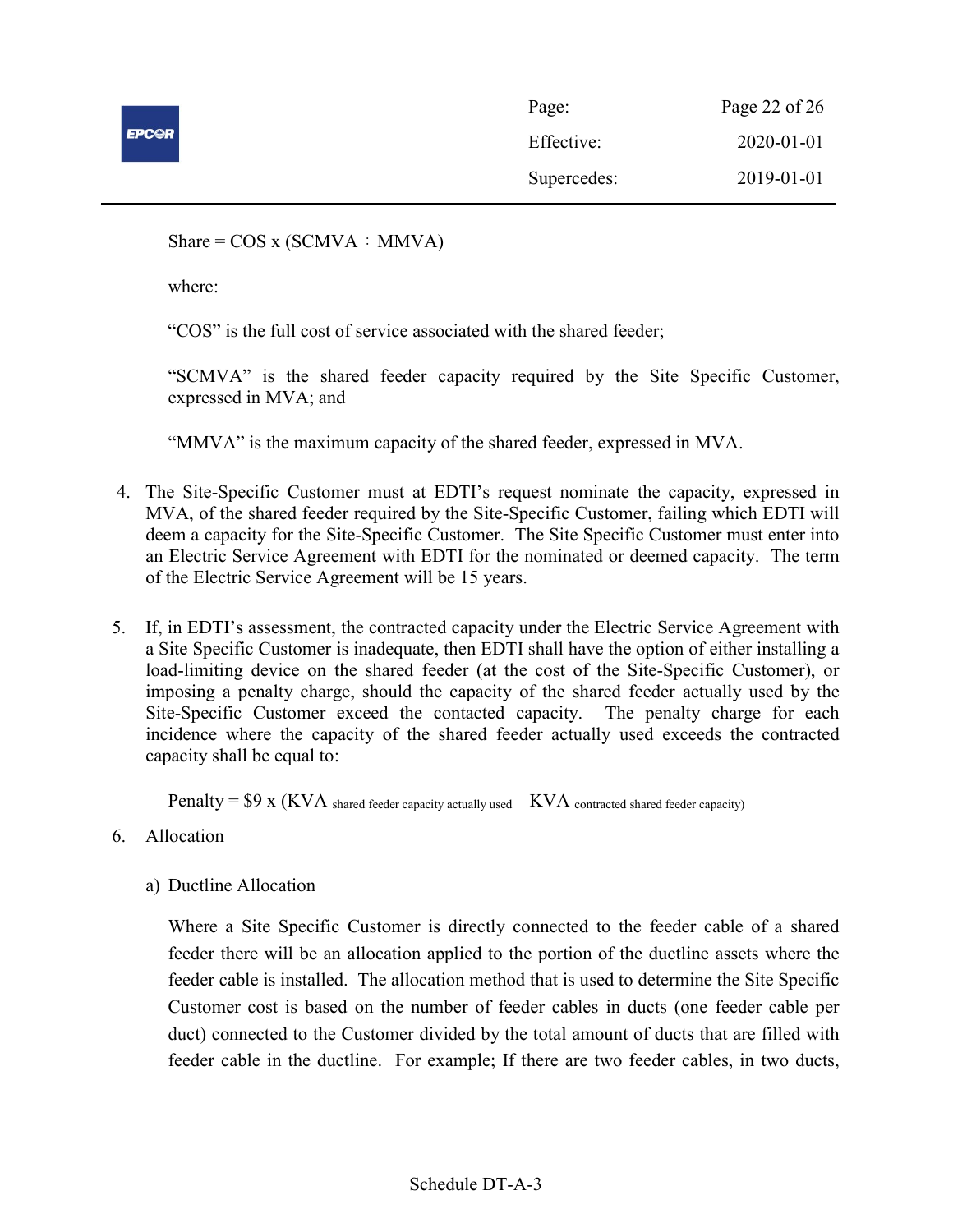|              | Page:       | Page 23 of 26 |
|--------------|-------------|---------------|
| <b>EPC@R</b> | Effective:  | 2020-01-01    |
|              | Supercedes: | 2019-01-01    |

providing service to a Site Specific Customer and they are in a 12-way ductline that has 8 ducts that are in use (4 unused ducts) the allocation of the ductline is:  $2 / 8 = 0.25$ .

b) Manhole Allocation

Where a Site-Specific Customer is directly connected to a feeder cable of a shared feeder there will be an allocation applied to a portion of the manhole assets where the feeder cable(s) is installed. Manholes are allocated based on the number of Site-Specific Customer feeder cables divided by the total number of feeder cables that are running through the manhole. For example: If there are 12 feeder cables running through a manhole and if a Site-Specific Customer has two of the feeder cables passing through the manhole then the allocation is  $2 / 12 = 0.16667$ .

c) Feeder Cable Allocation

Where a Site-Specific Customer is directly connected to a feeder cable of a shared feeder there will be an allocation applied to the feeder cable so as to determine the shared cost. This allocation is calculated based on the Customer's peak load divided by the feeder cable capacity. For example; If a Site-Specific Customer has a peak load of 2.5mVA and the feeder cable capacity is  $11mVA$  then the allocation of the feeder is: 2.5 / 11 = 0.22727.

NOTE: Where a Site-Specific Customer is directly connected to a shared feeder cable, the feeder cable allocation is also applied to the ductline and manhole allocations to determine the Site-Specific Customer allocated cost of the ductlines and manholes.

d) Distribution Transformer Allocation

This allocation applies to transformers within the distribution system Downtown Network Grid that provide service to the Network Grid and a Site-Specific Customer. The allocation for the transformer is based on the maximum peak load design on the transformer versus the peak load required for the Site-Specific Customer. For example: a 1500kVA Network distribution transformer, with an 80% peak load design, feeds a Site-Specific Customer with a peak demand of 500kVA, the remaining capacity is allocated to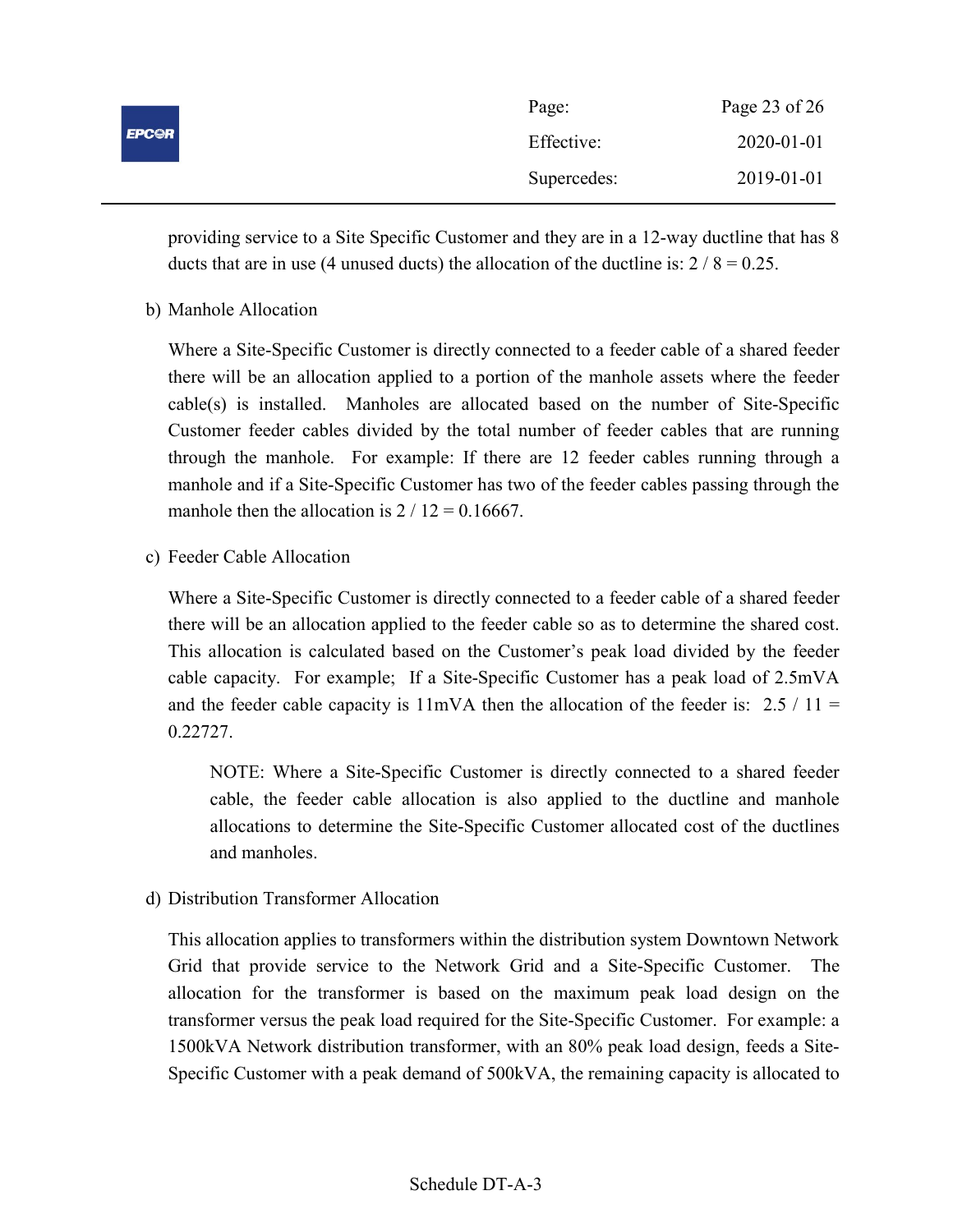|              | Page:       | Page 24 of $26$ |
|--------------|-------------|-----------------|
| <b>EPC@R</b> | Effective:  | 2020-01-01      |
|              | Supercedes: | 2019-01-01      |

the distribution system Network Grid. The allocation is calculated as 500 / (1500\*0.80)  $= 0.41667.$ 

e) Allocation of Other Assets

The capacity of a circuit is directly related to the capacity of the feeder cable. As a result the method used to determine the allocation for feeder cables of a shared feeder is applied to allocate other types of assets associated with the shared feeder and used to provide service to Site-Specific Customers. Following is a list of examples of other types of assets that can be associated with a shared feeder, and part of a circuit feeding a Site-Specific Customer, where the feeder cable allocation methodology is applied:

- aerial primary conductor aerial primary metering
	-
- anchors headguys
	- laterals poles
- 
- 
- pole configuration power cable splice
- primary switch conversion module
- 
- 7. This Policy will take effect on January 1, 2020.

- power feeder cable termination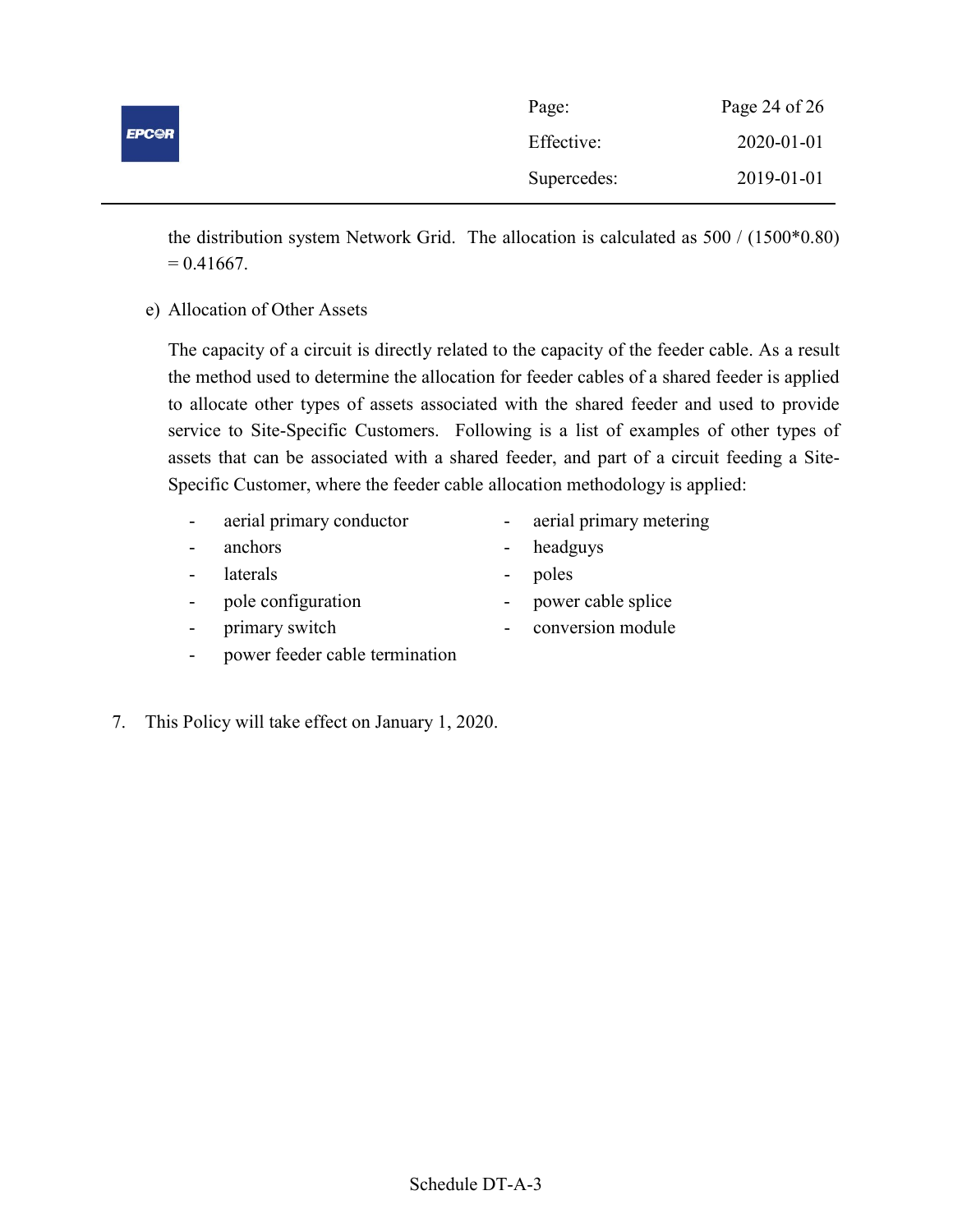

| Page:       | Page 25 of 26    |
|-------------|------------------|
| Effective:  | $2020 - 01 - 01$ |
| Supercedes: | 2019-01-01       |

# SCHEDULE G: - REQUEST UNDER SECTION 101(2) OF THE ACT POLICY

### Introduction:

This sets out EDTI's policy for dealing with requests from Transmission Direct-Connect Customers who provide EDTI with a request under section 101(2) of the EUA.

### Other Related:

Distribution Access Tariff, System Access Tariff, Terms and Conditions for Distribution Connection Services

### Rate Classes Affected:

This Policy is applicable to a Transmission Direct-Connect Customer that has an interval meter and receives electricity directly from the transmission system.

#### Policy:

In accordance with Section 101(2) of the Act, a Transmission Direct-Connect Customer may, with the prior approval of EDTI, enter into an arrangement directly with the Independent System Operator for the provision of System Access Service. EDTI will grant its approval under Section  $101(2)$  only where the Transmission Direct-Connect Customer can demonstrate to EDTI's satisfaction that System Access Service has been offered to the Customer by the Independent System Operator at a materially lower rate than is available to the customer from EDTI, and where such rate differential results from:

i) charges levied by EDTI for Distribution Access Service other than charges relating to the provision of metering and billing services;